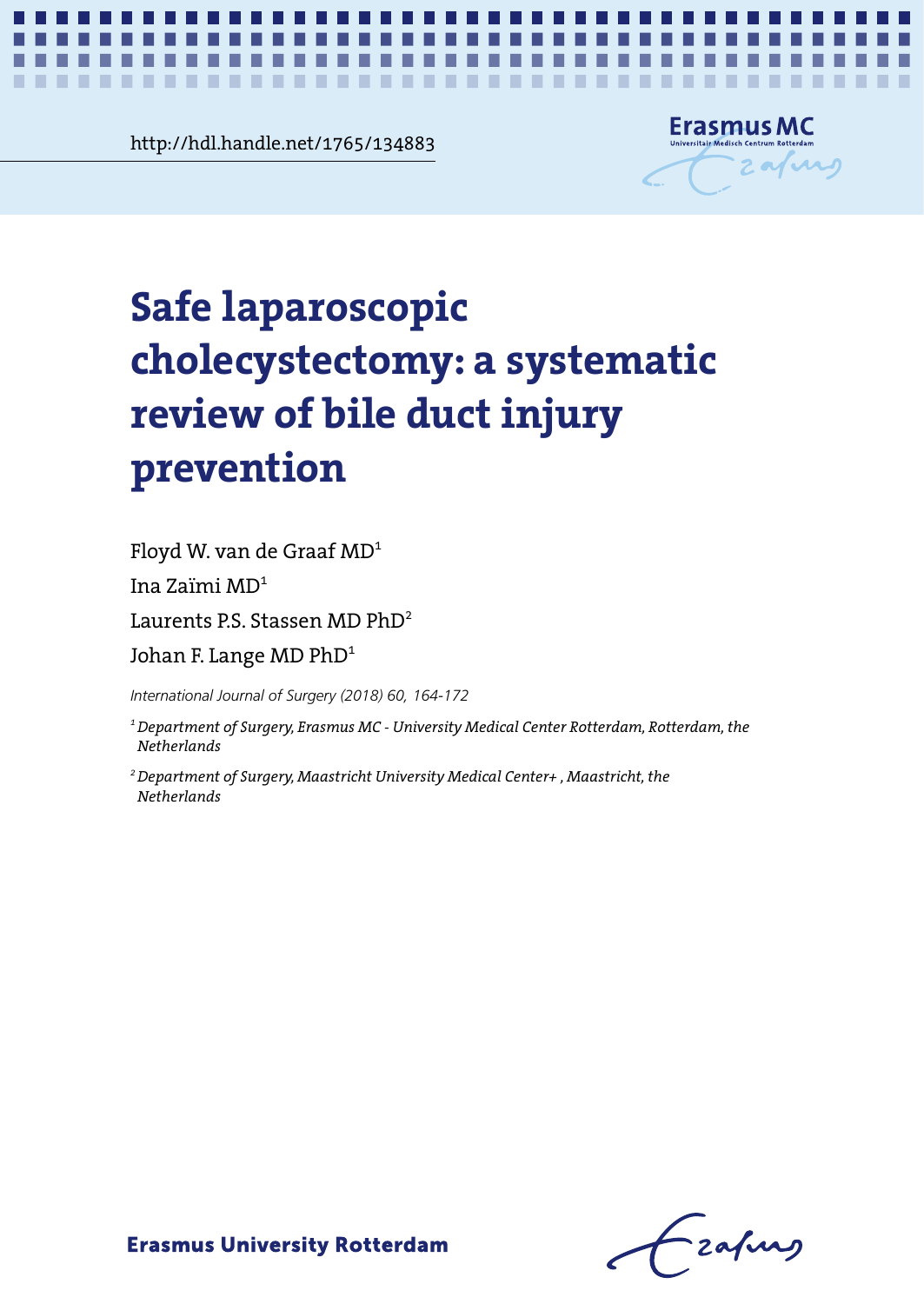## **ABSTRACT**

#### **Background**

Since the introduction of laparoscopic cholecystectomy (LC), a substantial increase in bile duct injury (BDI) incidence was noted. Multiple methods to prevent this complication have been developed and investigated. The most suitable method however is subject to debate. In this systematic review, the different modalities to aid in the safe performance of LC and prevent BDI are delineated.

#### **Materials and methods**

A systematic search for articles describing methods for the prevention of BDI in LC was conducted using EMBASE, Medline, Web of science, Cochrane CENTRAL and Google scholar databases from inception to 11 June 2018.

#### **Results**

90 studies were included in this systematic review. Overall, BDI preventive techniques can be categorized as dedicated surgical approaches (Critical View of Safety (CVS), fundus first, partial laparoscopic cholecystectomy), supporting imaging techniques (intraoperative radiologic cholangiography, intraoperative ultrasonography, fluorescence imaging) and others. Dedicated surgical approaches demonstrate promising results, yet limited research is provided. Intraoperative radiologic cholangiography and ultrasonography demonstrate beneficial effects in BDI prevention, however the available evidence is low. Fluorescence imaging is in its infancy, yet this technique is demonstrated to be feasible and larger trials are in preparation.

#### **Conclusion**

Given the low sample sizes and suboptimal study designs of the studies available, it is not possible to recommend a preferred method to prevent BDI. Surgeons should primarily focus on proper dissection techniques, of which CVS is most suitable. Additionally, recognition of hazardous circumstances and knowledge of alternative techniques is critical to complete surgery with minimal risk of injury to the patient.

frafing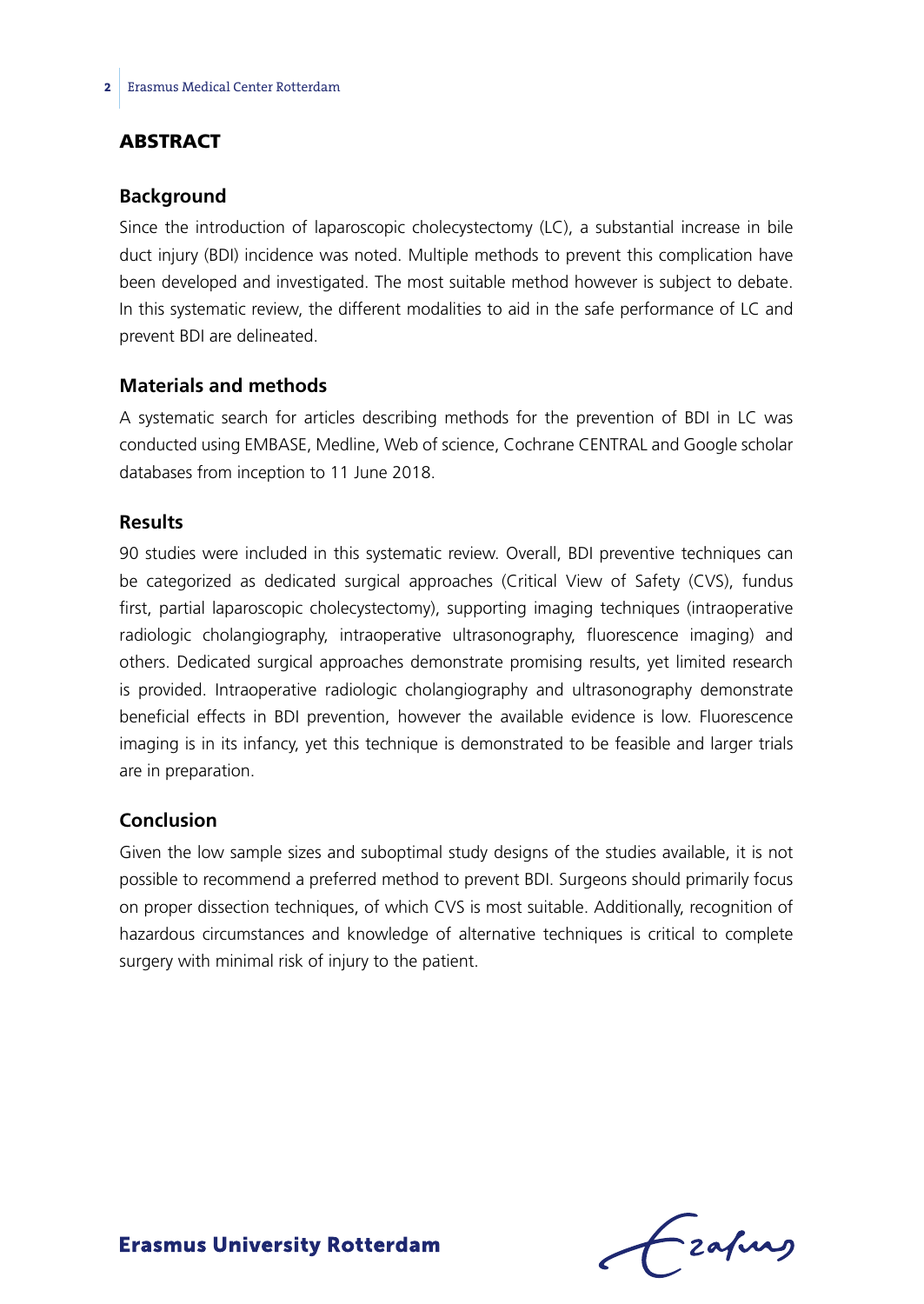#### Introduction

With a number of 150–200 procedures per 100,000 inhabitants in Europe and the United States each year, cholecystectomy is one of the most common abdominal surgical procedures today, of which over 80% is performed laparoscopically.<sup>1,2</sup> Since the introduction of laparoscopic cholecystectomy (LC) its superiority compared to open cholecystectomy (OC), e.g. decreased postoperative pain and shorter length of stay, was cause of its rapid and widespread implementation. Accompanying this however, was an upsurge in the occurrence of bile duct injury (BDI), a potentially life threatening complication. Compared to an average of 0.2% in OC, $3,4$  the incidence of BDI encountered a drastic increase after the introduction of LC, with reported rates of up to 1.5%%.<sup>5-11</sup> At first, this aggravation was attributed to the learning curve surgeons had to deal with.<sup>10</sup> Yet, higher patient numbers and operator experience did not significantly decrease the incidence of BDI.<sup>12</sup> Since then, considerable effort has been made to improve safety in LC with a variety of methods described in literature, reducing the incidence of BDI to around 0.23% and 0.30%.13,14 To date however, it is unclear what contribution the different methods make in the prevention of BDI, therefore rendering it difficult to identify the most suitable method.

In this systematic review, the different modalities that might aid in the realization of safe LC are outlined with emphasis on the available evidence with regard to the prevention of BDI.

#### Material and methods

#### **Search strategy**

EMBASE, Medline, Web of science, Cochrane CENTRAL and Google scholar databases were systematically searched from inception up to 11 June 2018 for articles describing possible methods to avoid BDI in LC. With the assistance of an information specialist, the search was conducted in accordance with the Preferred Reporting Items for Systematic Reviews and Meta-Analyses (PRISMA) guidelines and limited to manuscripts written in the English language. The complete search strategy can be found in the *Appendices*.

The work has been reported in line with AMSTAR (Assessing the methodological quality of systematic reviews) Guidelines.

#### **Article selection and data extraction**

Potentially eligible articles were reviewed by two investigators independently (IZ and FvdG). Exclusion criteria included: no description of role in BDI prevention, technical reports without study population, no full text available, non-original articles, surveys, case reports, animal or cadaveric studies, guidelines or protocols, no distinction between OC and LC, and other

Czafing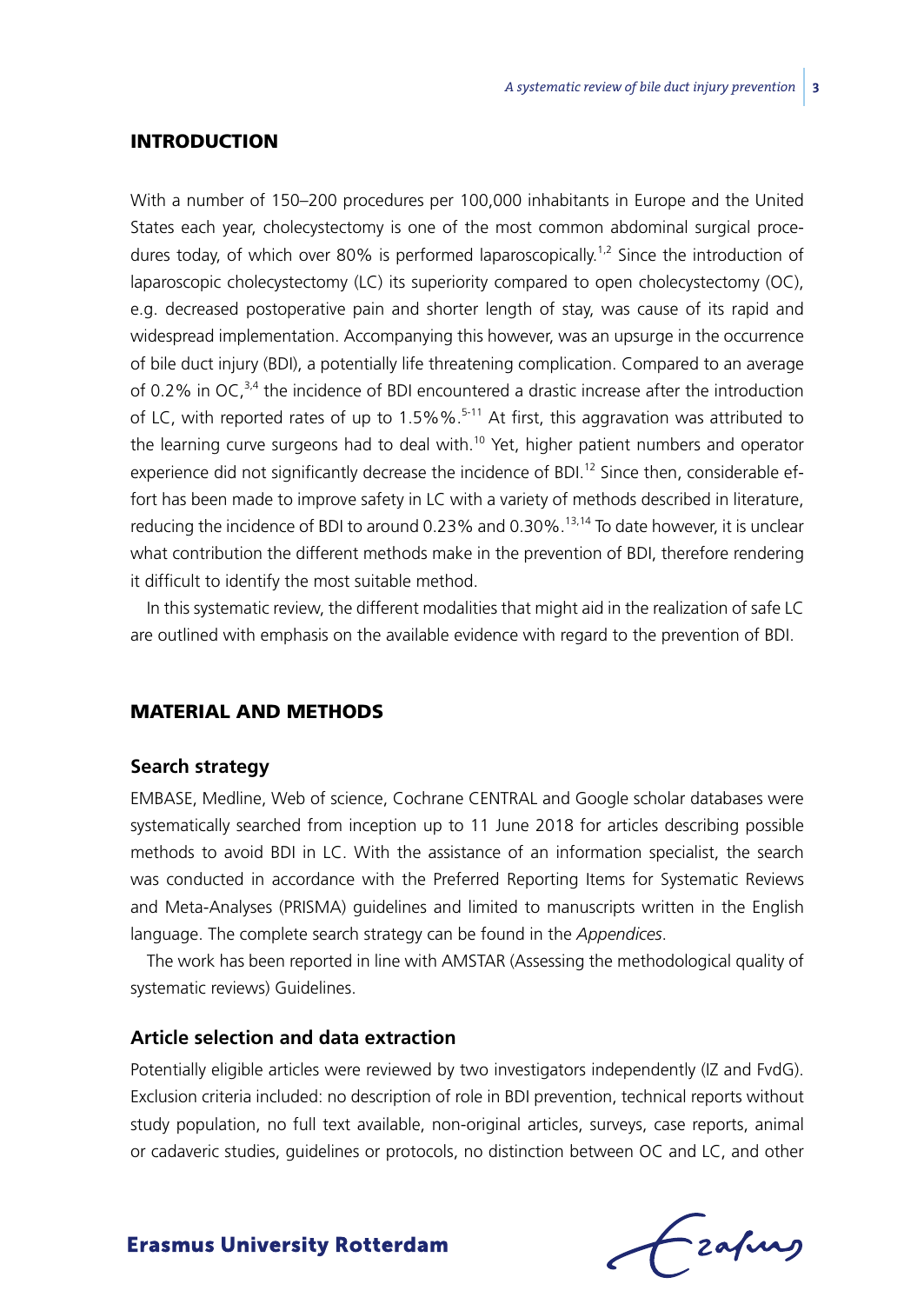hepatopancreaticobiliary surgery. Discrepancies between the two investigators were resolved through consensus.

The following data were extracted from the included articles:

- Study period
- Study type
- • Described method of BDI prevention
- • Number of included cases
- • BDI rate (number of BDIs per total number of cases)
- Bile leak rate (number of bile leaks per total number of cases)
- Success rate (successful execution of the described method per total number of cases)
- Conversion rate (the number cases converted top open resection per total number of cases)
- Authors' conclusion
- Authors' viewpoint regarding the described method

The level of evidence (according to the Oxford Centre of Evidence-Based Medicine<sup>15</sup>) was appraised for each inclusion. Articles were categorized according to the following BDI prevention methods:

- 1. Dedicated surgical approaches
	- o *Critical view of safety (CVS)*; the technique proposed by Strasberg et al. in 1995 to conclusively identify the cystic duct and the cystic artery and minimize misidentification $16$
	- o *Fundus first laparoscopic cholecystectomy (FFLC)*; The act of clamping the gallbladder at the fundus to facilitate traction during dissection alongside the liver bed towards the liver hilum. Through the natural course of dissection, the cystic duct emerges from the infundibulum and is thereby identified.
	- o *Laparoscopic subtotal cholecystectomy (LSC)*; Partial resection of the gallbladder, most often by transection proximal to the cystic duct. This technique makes it possible to avoid dissection in Calot's hepatobiliary triangle in case of precarious conditions.
- 2. Supporting imaging techniques
	- o *Intraoperative radiologic cholangiography (IOC)*; The practice in which a radiographic image of the biliary tree is acquired during surgical intervention by cannulating a bile duct and subsequently administering a radiographic contrast agent. In general, three different policies towards the use of IOC can be distinguished: *routine* use, *selective* use or *total omission*. Routine IOC implies that all patients planned for LC are expected to have IOC performed during the procedure. In selective use, IOC is only performed in certain circumstances, according to protocol or upon surgeons' request.

Frahing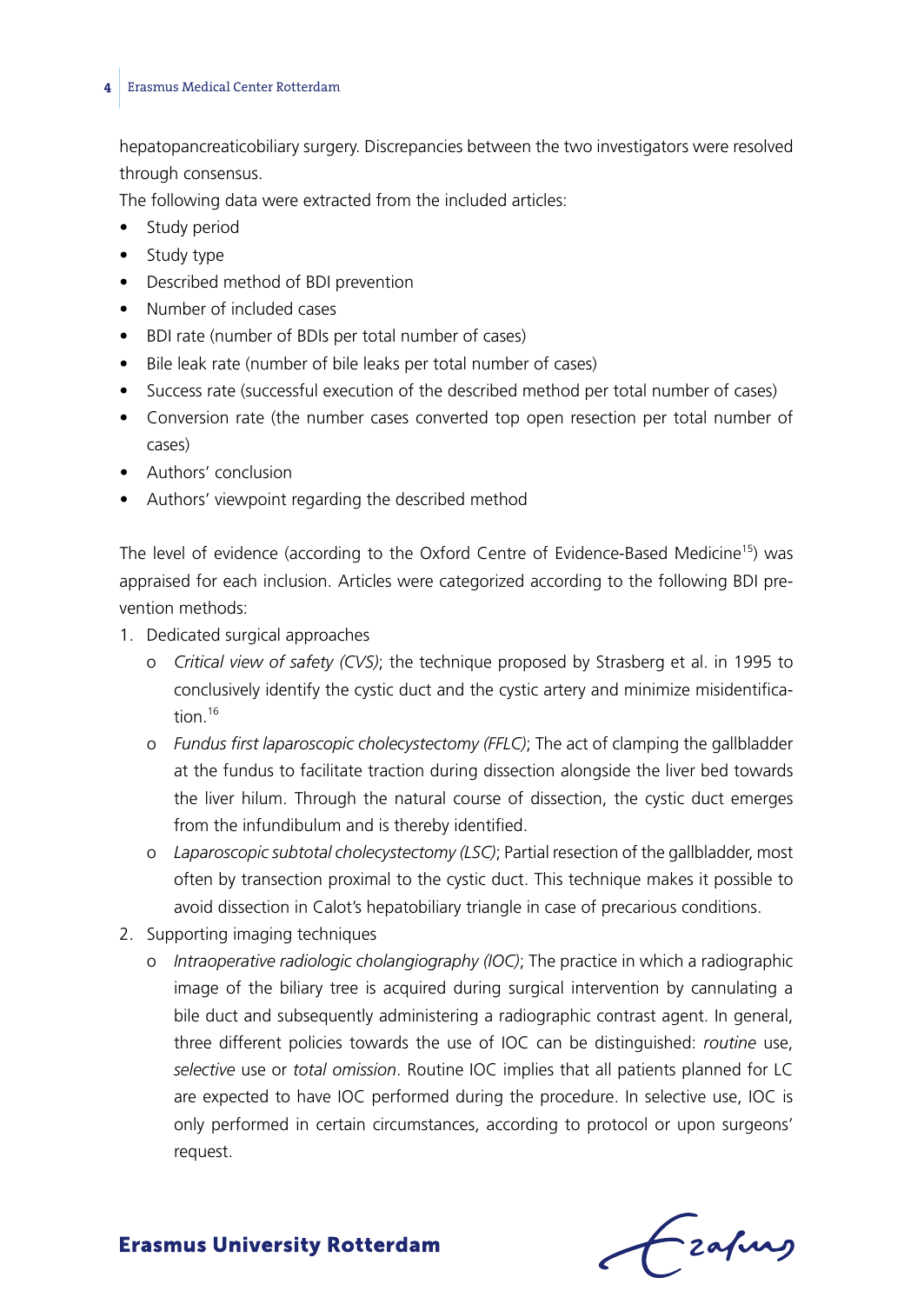- o *Intraoperative ultrasonography (IOUS)*; The visualization of transverse and longitudinal planes of not only biliary structures, but also other critical structures, such as the portal and caval veins, and the hepatic arteries by introducing a linear ultrasonography probe.
- o *Fluorescence cholangiography*; The method of using a fluorescence agent to illuminate the biliary system. The best known fluorescence agent currently used is Indocyanine green (ICG), which becomes fluorescent once excited with specific wavelength light in the near infra-red (NIR) spectrum (approximately 800-825 nm).<sup>17</sup> Once injected into the blood stream, ICG is excreted via the liver into bile almost exclusively.<sup>18</sup>
- 3. Other BDI prevention methods

#### **Data analysis**

Due to the presence of conceptual heterogeneity among the included studies a quantitative synthesis is not realized. Therefore, a narrative synthesis is performed. Microsoft Excel (Microsoft Corp., Redmond, WA, USA) was used for the analysis of data. Values are represented as median and interquartile range (IQR) or mean and range

## **RESULTS**

The initial database search resulted in 2,309 articles. After removal of duplicate studies, 1,429 potentially relevant articles were screened based on title and abstract, resulting in 318 records eligible for full-text review. After thorough assessment, an additional 228 articles were excluded, resulting in 90 studies to be included in this systematic review. The PRISMA flowchart presented in Figure 1. depicts the detailed selection of studies.

Among the 90 studies, 20 covered dedicated surgical approaches (CVS in 7 studies, <sup>19-25</sup> FFLC in  $6.26-31$  LSC in  $7^{32-38}$ ). Supporting imaging techniques were investigated in 69 (IOC in 45 studies,<sup>39-83</sup> IOUS in 8 studies,<sup>76-78,84-88</sup> fluorescence imaging in 16 studies<sup>79,89-103</sup>). Other methods were described in 5 studies.<sup>104-108</sup> Detailed characteristics of these studies are represented in the *Appendices*. Overall, the results of 203,368 patients in total were presented in the included articles (with an average per article of 2,285 patients (range  $12 - 51,041$ ). 68 studies reported BDI rates, a total of 1,104 incidents. The mean reported BDI rate was 0.23% (range 0% – 3.1%).

Figure 2 depicts the studies included in this systematic review in order of publication date and the time periods of inclusion. Note that the primary method investigated before the turn of the century was IOC. Thereafter, other modalities of BDI prevention were starting to be explored.

Lzafurs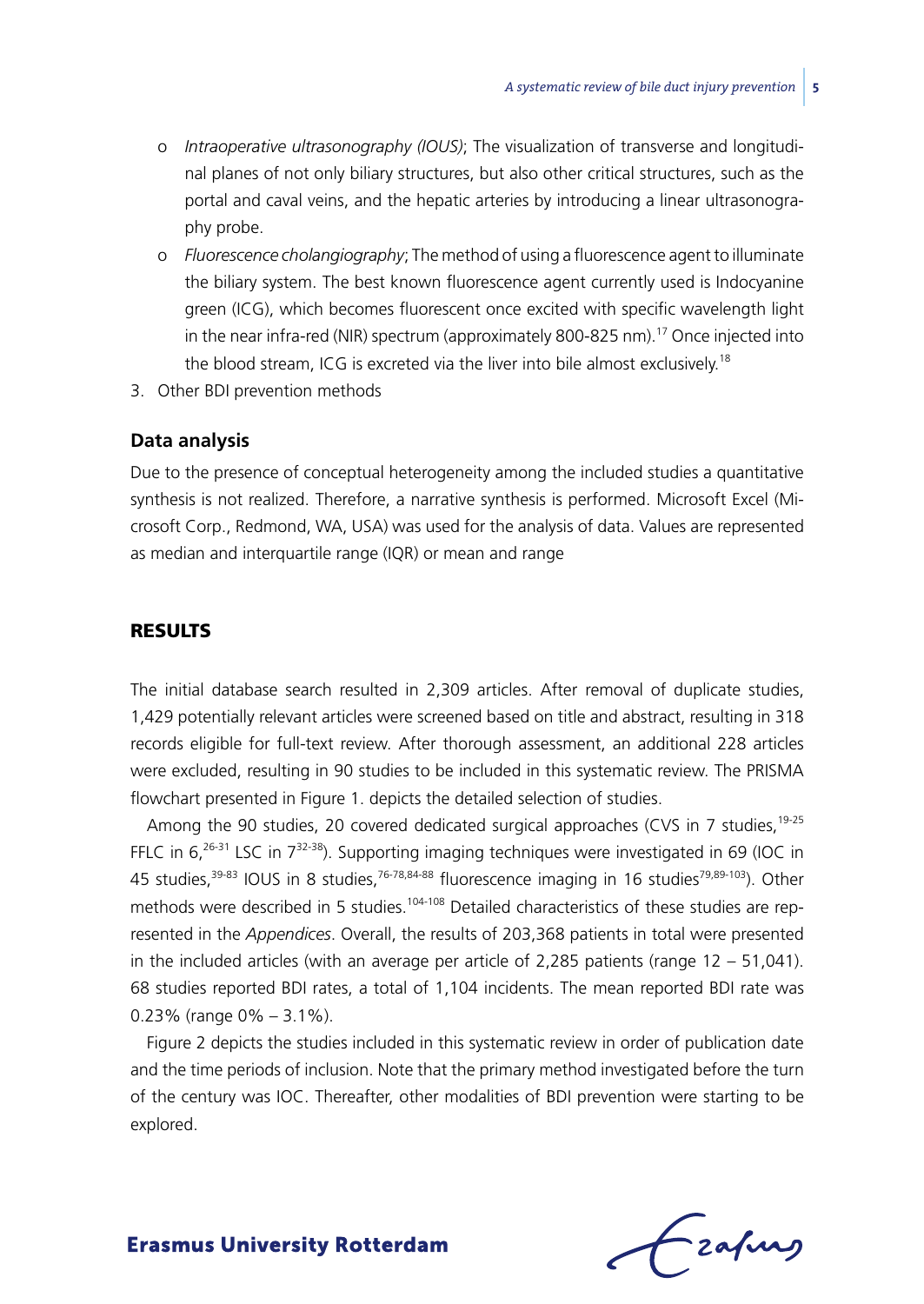

**Figure 1.** PRISMA Flow-chart

## **Dedicated surgical approaches**

A summary of findings of the articles covering dedicated surgical approaches is presented in Table 1.

| <b>ROOT 1.</b> Dedicated bargical approaches barringary of infamily |                   |       |                   |                      |
|---------------------------------------------------------------------|-------------------|-------|-------------------|----------------------|
| BDI prevention technique                                            | N Studies N Cases |       |                   | Median Success rate  |
|                                                                     |                   | Total | Average per study |                      |
| Critical View of Safety                                             |                   | 5.728 | 818 (54 - 3,042)  | 95.8% (95.4 - 100)   |
| Fundus First Laparoscopic Cholecystectomy                           | 6                 | 3.094 | $516(16 - 53)$    | $89\%$ (84.5 – 93.5) |
| Subtotal Laparoscopic Cholecystectomy                               |                   | 6.196 | $885(23 - 60)$    | 90.2% (85.3-95.1)    |

**Table 1.** Dedicated surgical approaches – summary of findings

Values represent total, average (range) or median (interquartile range) of reported outcomes among included studies

-<br>2afung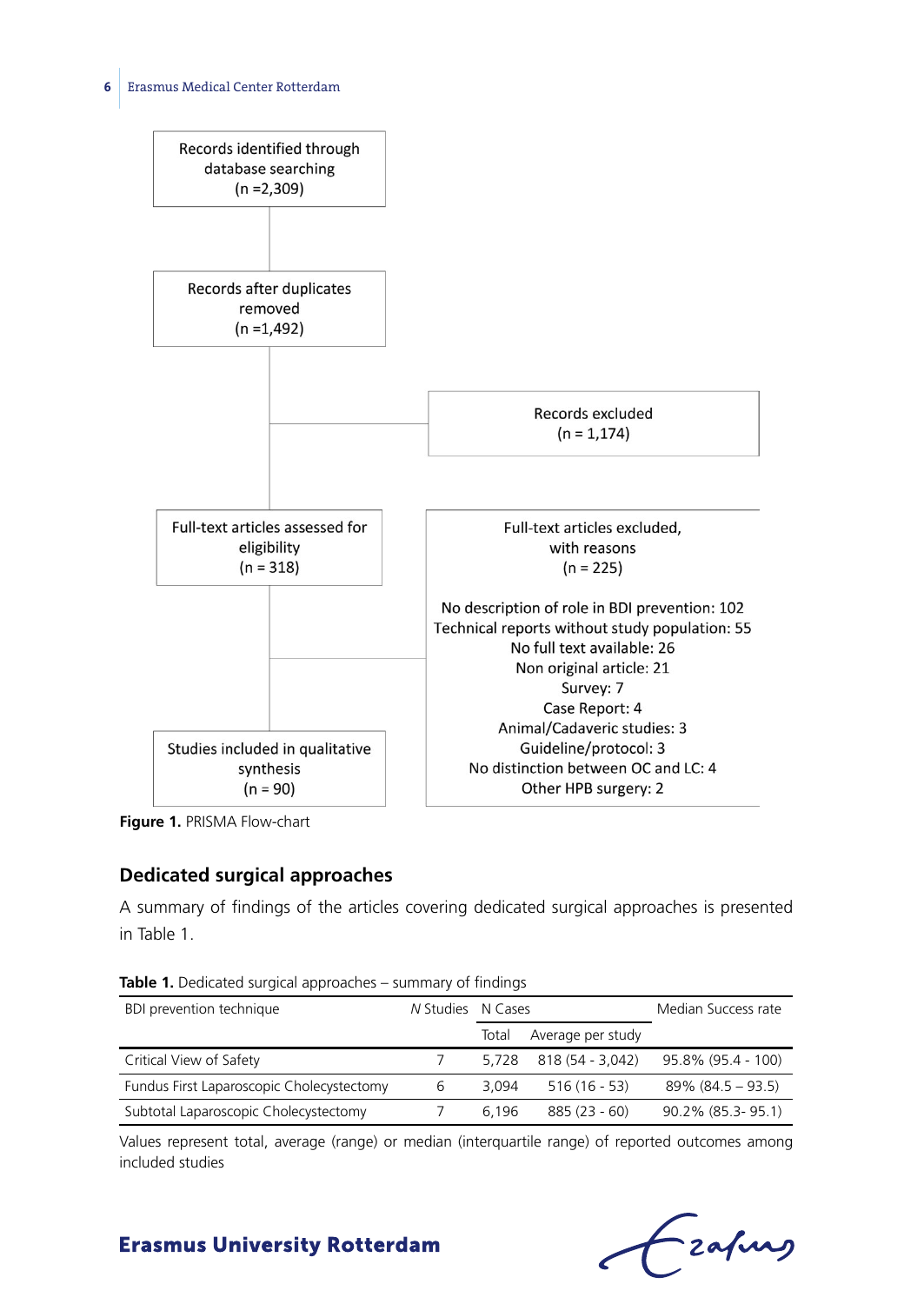

Tzafurg

*A systematic review of bile duct injury prevention* **7**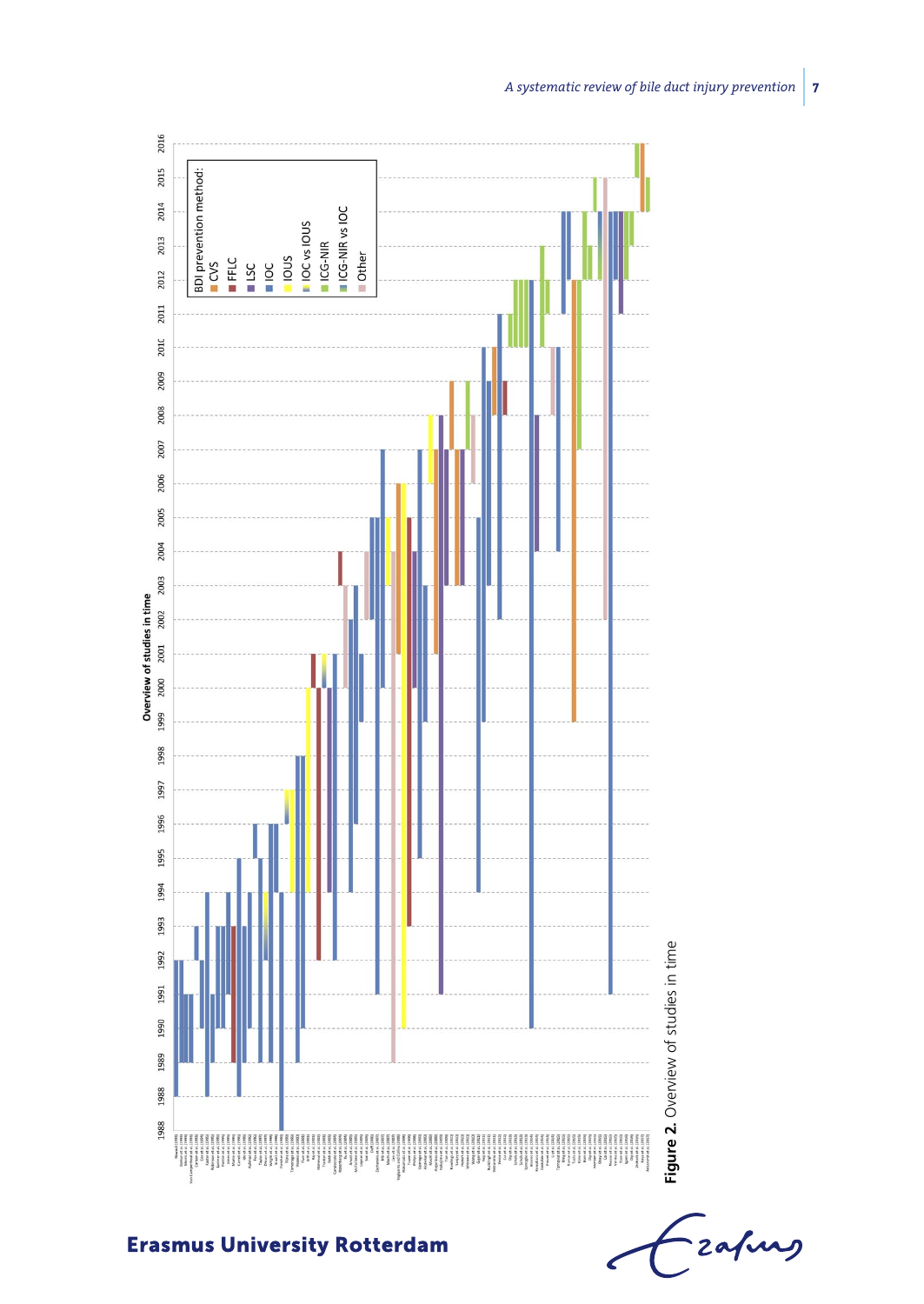## **Critical view of safety**

Seven studies were included in this systematic review covering the use of CVS.<sup>19-25</sup> Within these articles, encompassing over 5,000 cases in total (average of 818 patients per study; range 54 – 3,042), one BDI was reported by Yegiyants et al. among 3,042 cases (incidence 0.03%).<sup>25</sup> Overall, the median reported success rate of CVS was 95.8% (IQR 95.4%–100%). The median reported conversion rate was 0.95% (IQR 0–2.4%)

#### **Fundus first laparoscopic cholecystectomy**

Six studies described FFLC.<sup>26-31</sup> A median of 32 FFLC procedures were performed (IQR 22 – 46). The conversion rate in these series was lower than the general conversion rate in LC, with a median of 0.3% (IQR 0 – 1.2%). Mahmud et al. described a conversion rate of 1.2% among 710 LCs, of which 35 by way of FFLC.<sup>27</sup> The authors also reported that, without the use of FFLC in this study, conversion would have been necessary in 28 cases having received FFLC, what would have resulted in a potential conversion rate of 5.2%. Tuveri et al. conducted a large retrospective study (1,965 LCs; 29 FFLCs), in which two BDIs occurred (none in the FFLCS group). $31$  It was also noted that a significantly larger amount of complications occurred in the FFLC group than in the conventional LC group (20% vs. 1.4% respectively). Both the studies by Mahmud et al. and Tuveri et al. respectively reported dense adhesions (40% and 51%), followed by impacted stones in Hartmann's pouch (29% and 17%) and a short dilated CD (17% and 14%) as most common indications of resorting to FFLC.

#### **Laparoscopic subtotal cholecystectomy**

7 articles covered LSC.<sup>32-38</sup> A median of 39 LSC procedures have been performed (IQR 26 – 47), accounting for a median of 9.1% of LC cases in these articles (IQR 6.3% – 10.3%). The median reported number of bile leaks was 6.3% (IQR 0.85% – 12.5%). Beldi et al. compared their institution's experience in LSC with a national database, reporting a significantly lower conversion rate in cases with acute cholecystitis (9.7% to 23.2% respectively).<sup>32</sup> LSC was attempted in 46 of 345 cases (13.3%) with subsequent conversion deemed necessary in approximately one fifth of the patients. The posterior wall was left in situ in all LSC patients and the infundibulum in 26.1% of the cases. No bile duct injury was reported. Nakajima et al. compared two periods: before and after the introduction of LSC in their institution.<sup>35</sup> Before introduction, the BDI incidence was reported to be 1.6% with a conversion rate of 2.5%. after introduction LSC was performed in 10.3% of the LC cases with both BDI incidence and conversion rate significantly dropping to 0.3% each.

#### **Supporting imaging techniques**

#### *Intraoperative radiologic cholangiography*

The key findings of articles covering IOC are summarized in Table 2.

frafing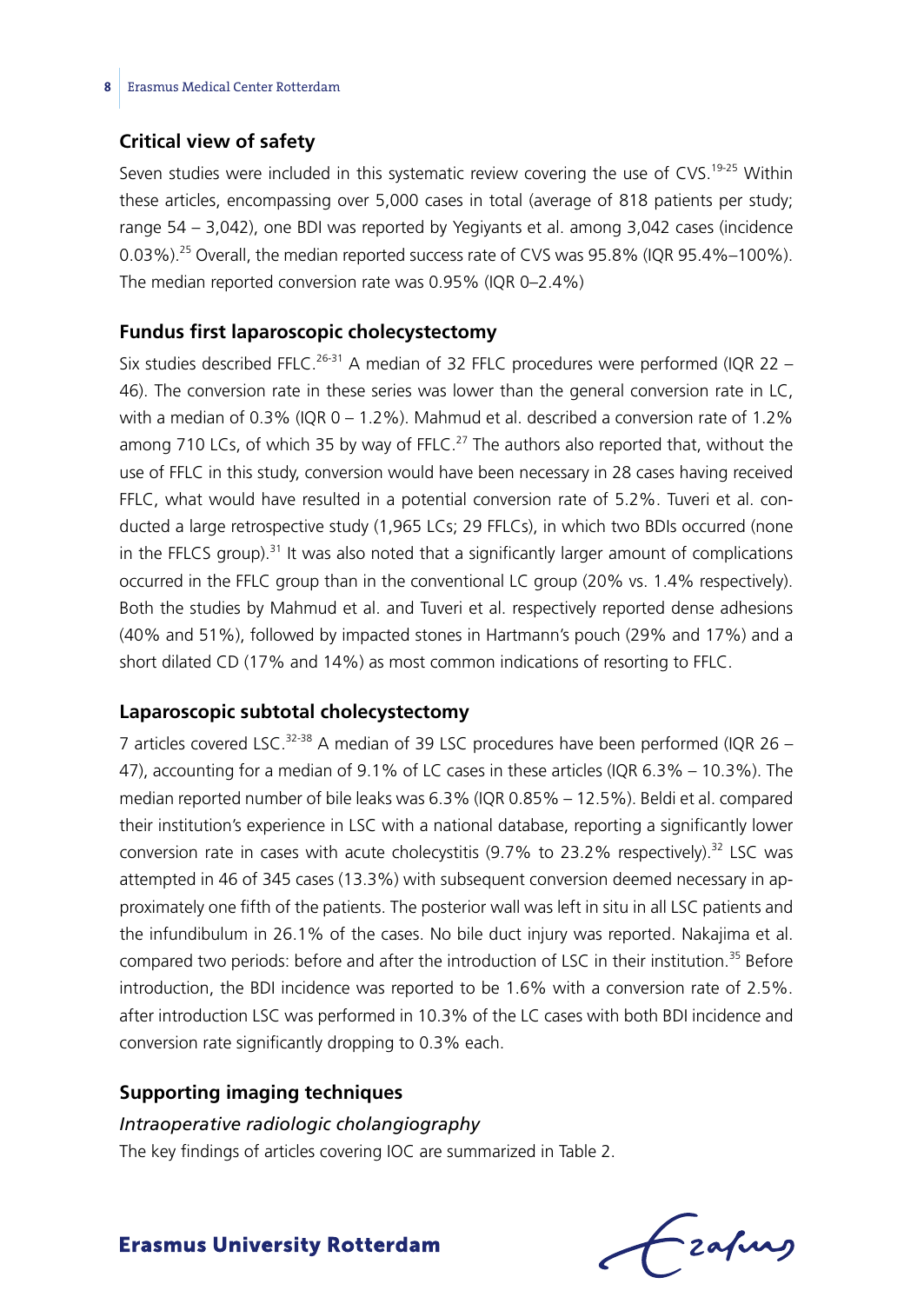| BDI prevention technique                          |           | N              | N Cases |                                         | Median success     | Median BDI \           |  |
|---------------------------------------------------|-----------|----------------|---------|-----------------------------------------|--------------------|------------------------|--|
|                                                   |           | <b>Studies</b> | Total   | Average per study                       | rate               | Incidence              |  |
| Intraoperative<br>Radiologic Chol-<br>angiography | Overall   | 45             |         | 155,105 4,432 (50 - 51,041)             | $89\%$ (78.5 – 94) | $0.18\%$ (0 - 0.38)    |  |
|                                                   | Routine   | 15             |         | 76,894 5,126 (100 - 51,041)             | 94% (88.5 - 96.3)  | $0.025\%$ (0 - 0.29)   |  |
|                                                   | Selective | 4              | 33,455  | 8,364 (75 - 31,838) 76.3% (75.7 - 85.2) |                    | $0.15\%$ (0 - 0.3)     |  |
|                                                   | Omission  | 10             | 9.935   | 994 (82 - 2,038)                        | X                  | $0.28\%$ (0.02 - 0.53) |  |
| Intraoperative<br>Ultrasonography                 |           | 8              | 3.360   | 420 (43 - 1,381)                        | 88.8% (78.5 - 94)  | $0\% (0 - 0.6)$        |  |

**Table 2.** Intraoperative Radiologic Cholangiography and Intraoperative Ultrasonography – summary of findings

Values represent total, average (range) or median (interquartile range) of reported outcomes among included studies

One RCT was included in this systematic review.41 The authors of this study randomized 404 patients to either conventional LC or LC combined with routine IOC. No significant differences were reported between the two groups in regards to BDI rate, conversion rate or bile leaks. Therefore the authors concluded that IOC as an adjunctive to LC had no significant effect on the reported success rates of LC or BDIs. In a retrospective study performed by Flum et al. covering 30,630 LCs, a significant reduction in BDI rate was observed with concurrent IOC use, about 40% less (2.0 vs. 3.3 per 1,000 cases).<sup>43</sup> It was thereby noted that the majority of BDIs occurred in earlier parts of the learning curve. Fletcher et al. reviewed cases of BDI to assess possible risk factors.<sup>42</sup> The authors concluded that approximately one third of BDI cases could be prevented by performing IOC.

#### *Routine and selective use of IOC*

Fifteen articles primarily addressed the *routine* use of IOC. <sup>44-58</sup> Among an average of 5,126 patients per study (range 100 - 51,041), the median reported BDI incidence was 0.025% (IQR 0 – 0.285%).

Tornqvist et al. obtained the data of 51,041 patients operated between 2005 and 2010 from the national Swedish Registry for Gallstone Surgery (GallRiks).<sup>56</sup> In this retrospective cohort study, 747 BDIs – graded according to the Hannover criteria<sup>109</sup> – were identified (incidence 1.5%). In patients suffering from concurrent cholecystitis, a significant protective effect was demonstrated by applying IOC. Alvarez et al. retrospectively evaluated the routine use of IOC (successfully performing cholangiography in over 95% of the cases) in 11,423 consecutive LCs.44 Twenty patients suffered from BDI (0.17%) of which 18 were diagnosed and managed peroperatively. The sensitivity and specificity for the detection of BDI in this study was 79% and 100% respectively.

Four articles addressed the *selective* use of IOC.<sup>59-62</sup> With an average of 8,364 patients per study, the median reported BDI incidence was  $0.15\%$  (IQR  $0 - 0.3\%$ ). IOC was attempted in a median of 29% of the cases (IQR 11.8% – 34.6%). Giger et al. performed a retrospective

Czafurz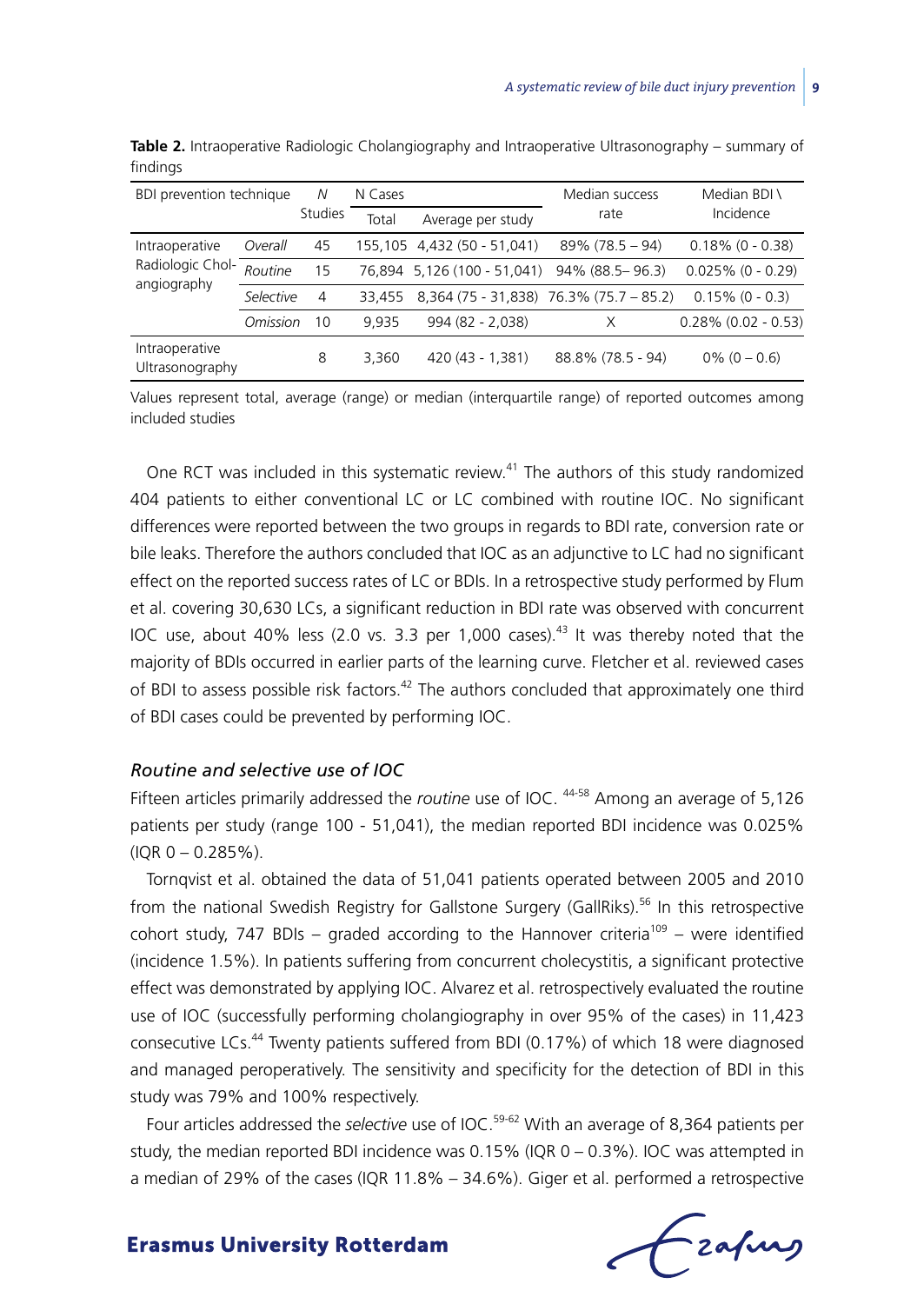analysis of 31,838 LC cases entered in a prospectively maintained nationwide database.<sup>59</sup> 101 BDIs (0.3%) were observed among these cases. IOC was performed in 36.6% of LCs, among which 39.6% of BDIs were observed. IOC did not seem to reduce the amount of BDIs in this study, as no significant differences were found between the groups. The amount of BDIs that were missed during surgery also did not show a significant difference (10% and 8% - IOC and no IOC respectively).

Three other studies directly compared a routine IOC policy with selective use of IOC.<sup>63-65</sup> One of these studies (n=835) concluded that routine IOC was superior in comparison with a selective approach,  $64$  while two studies (n=334 and 319 respectively) found no superiority in a routine policy considering BDI rates.<sup>63,65</sup>

#### *Omission of IOC*

Ten studies were included in this systematic review that evaluated the safety of LC *without* the use of IOC.<sup>66-75</sup> In these studies any specific surgical techniques as described above were not mentioned. The median reported BDI incidence without the use of IOC was 0.28% (IQR 0.02 – 0.53%). Comparing the reported rates of conversion among the included studies in this review, the median conversion rate of the articles without IOC was 3.1% (IQR 2.5% - 5.1%), versus a median of 3.5% (IQR 1.8% to 5.8%) reported by studies employing either *routine* or *selective* IOC. The prospective study by Mir et al. demonstrated that, in rural hospitals in a developing country, where a minimalistic setting applies and costly interventions like IOC are undesirable or even unavailable, safe LC was also possible.<sup>70</sup> Despite their restrictions, the authors report a BDI incidence of 0.08% and conversion rates of 1.8%, all having been acquired through application of safe dissection techniques. In 1993, Barkun et al. reported a BDI incidence of 0.38% while employing a very low IOC rate (4.2%), achieving a rate similar as has been reported elsewhere in literature.<sup>66</sup> Taylor et al. reported the outcomes of 2,038 LC cases without the use of IOC after retrospective review.<sup>73</sup> BDI was reported in 1.1%, of which 18.2% required additional surgery postoperatively. Zacharakis et al. reported a BDI rate of 0.37% in 1,851 patients who underwent LC without an IOC, which were found to be comparable with the reported rates after an LC with routine use of an IOC.75

#### *Other applications of IOC*

Three articles reported results of performing IOC through the gallbladder (cholecystocholangiography).<sup>80-82</sup> All three studies agreed that cholecystocholangiography is a simpler method of employing IOC compared to the CD method. Noji et al. and Liyanage et al. addressed a method of preoperative endoscopic placement of an endo-nasal biliary drainage tube (ENBD), through which cholangiography could be performed, avoiding the chance of BDI as a consequence of the cannulation process.<sup>52,83</sup> Both recommended the use of ENBD, particularly in cases in which the patient is to undergo preoperative ERCP.

Lzafurs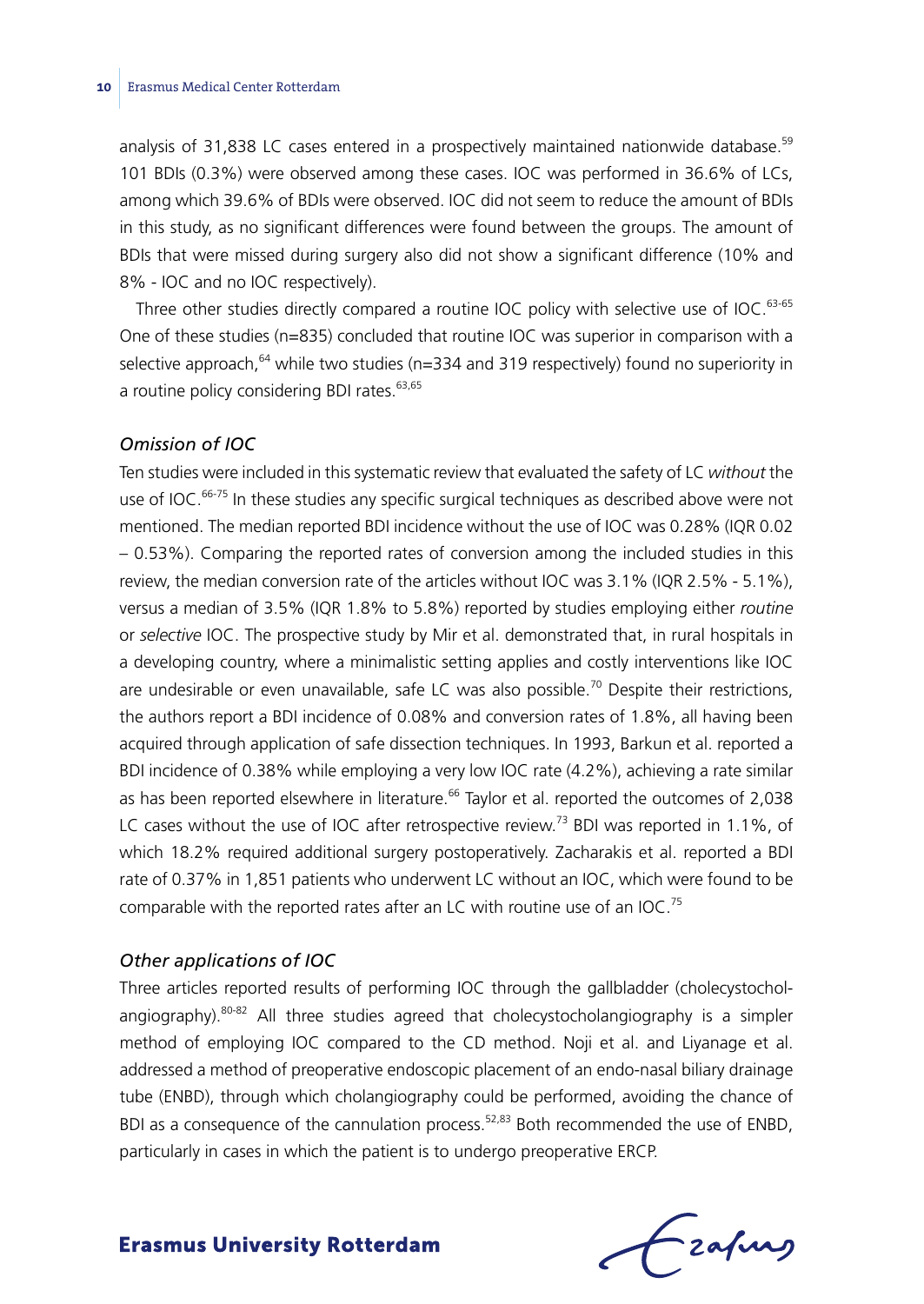#### *Intraoperative ultrasonography*

A summary of findings regarding IOUS are delineated in Table 2.

The largest study was performed by Machi et al., investigating 1,381 LC cases with routine IOUS.86 In this article, successful imaging using IOUS was reported in 98% of the cases. Overall, the reported accuracy among the studies was similarly high, with a median reported overall identification rate of biliary structures of 97% (IQR 95.9% - 97%).<sup>76-78,85-88</sup> Five studies reported BDI incidence.76,84-87 Of these five, the studies of Biffl et al. and Hakamada et al. had occurrences of BDI (0.6% and 1.1% respectively). 84,85 The other three reported none. When explored in more detail, the reported BDIs in these two articles all occurred in the group in which IOUS was not used.

#### *Fluorescence imaging*

The main findings of fluorescence imaging are summarized in Table 3.

The primary focus of the studies covering fluorescence cholangiography is the evaluation of feasibility and the biliary detection rates. No BDIs were reported in any of these studies. For the extrahepatic biliary system, the studies investigating ICG-NIR reported the following median detection rates of biliary structures: 75.7% for the CHD (IQR 62.4% - 93.8%); 87.8% for the CD-CHD confluence (IQR 77.8% - 97.8%); 100% for the CD (range 97.8% - 100%); 87.3% for the CBD (83% - 98.5%). While the majority of the articles utilize ICG-NIR to map the biliary tree, Mohsen et al. achieved fluorescence imaging of biliary structures through administration of a fluorescein solution and subsequent exposure to UV-A, visualizing the bile ducts in 82.5% of the time whilst demonstrating true negative results for other tissue in all cases  $98$ 

| N Studies on Fluorescence<br>Cholangiography | N Cases |                      | Median identification rate |                                                                       |      |            |
|----------------------------------------------|---------|----------------------|----------------------------|-----------------------------------------------------------------------|------|------------|
|                                              | Total   | Average<br>per study | CHD                        | CD-CHD<br>Confluence                                                  |      | <b>CBD</b> |
| 16                                           | 863     | 54<br>$(12 - 184)$   | 75.7%                      | 87.8%<br>$(62.4 - 93.8)$ $(77.8 - 97.8)$ $(97.8 - 100)$ $(83 - 98.5)$ | 100% | 87.3%      |

| Table 3. Fluorescence Cholangiography - summary of findings |  |  |  |
|-------------------------------------------------------------|--|--|--|
|-------------------------------------------------------------|--|--|--|

Values represent total, average (range) or median (interquartile range) of reported outcomes among included studies

#### *Comparison of techniques and other preventive measures*

#### *Comparison of techniques*

Three articles compared IOC with the use of IOUS.<sup>76-78</sup> IOUS was favored over IOC in all, on account of technical availability, success rate in the examination of the biliary tree and the absence of radiation and contrast solution. In the study by Osayi et al. both ICG-NIR and routine IOC were performed during the same procedure, comparing their measurements.<sup>79</sup> The main study focus was safety and the role of ICG-NIR in the identification of biliary anatomy. CD

Czafurz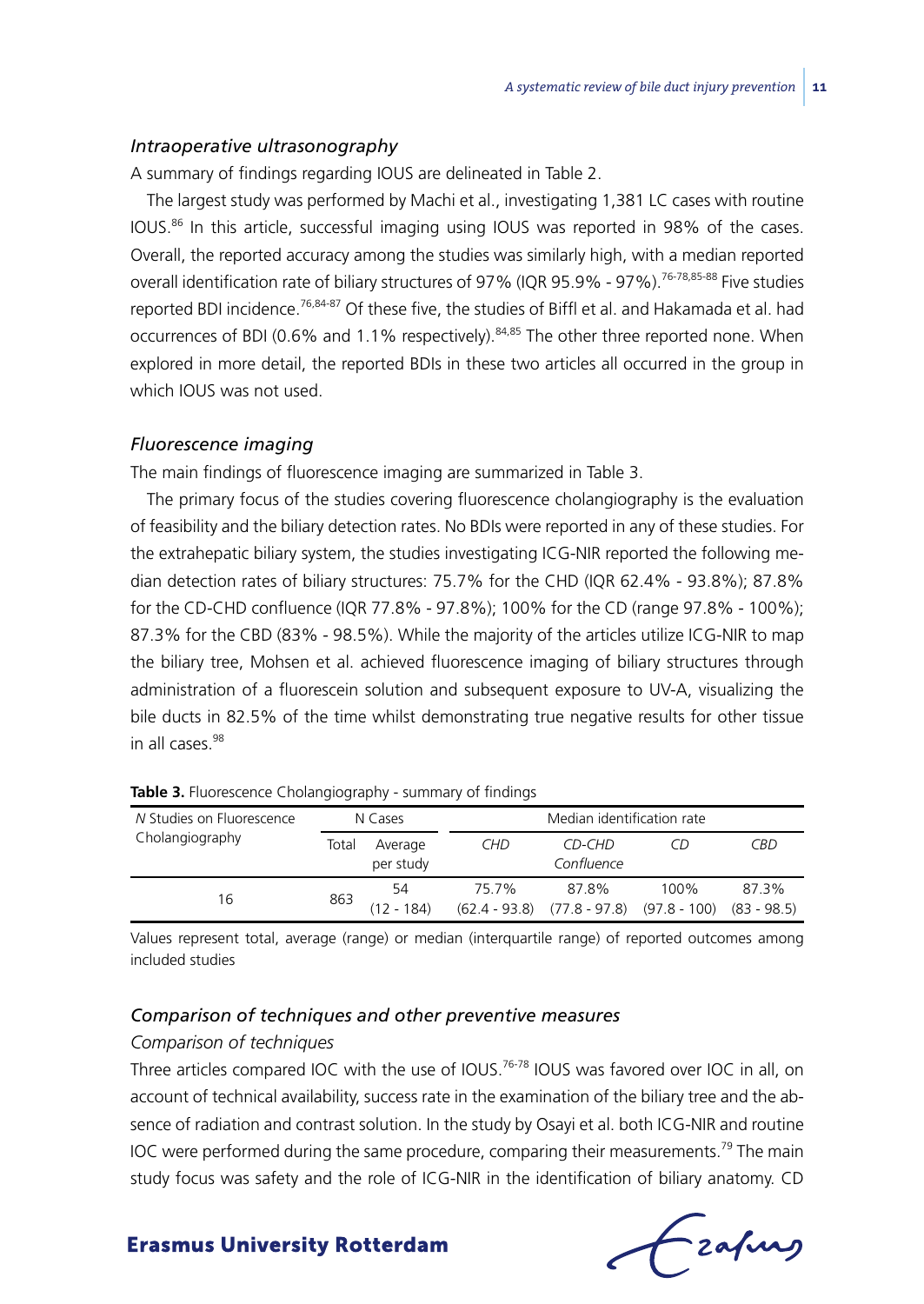detection rates were superior compared to IOC (95.1% vs. 72.0% respectively). Furthermore, IOC was unobtainable in 24.4% of the IOC cases compared to an inability to visualize biliary structures in 4.9% using the ICG-NIR technique.

#### *Other preventive measures*

Apart from the main techniques mentioned above, several other methods have been investigated. Cai et al. reported over a decade's experience with hydrodissection combined with blunt dissection using the suction tube to expose Calot's hepatobiliary triangle, having applied this technique in 21,497 patients.<sup>104</sup> In this series BDI incidence was reported to be 0.09%, with a conversion rate of 1.1%. Li et al. introduced a 4-point grading system to evaluate intraoperative unfavorable factors (IUF) as a decision aid for the use of IOC and/or conversion to  $OC^{105}$  The purpose of this study was to validate this tool by comparing safety of LC before (n=384) and after introduction (n=396). After implementation, a significant increase in conversion rate was observed (1.6% to 5.4%), while the BDI rate dropped from 1.3% to zero. No significant differences in postoperative morbidity and mortality were observed.

Three articles reported alternative methods to directly visualize the biliary system, either by way of methylene blue dye injection or light cholangiography.<sup>106-108</sup> Xu et al. compared methylene blue cholangiography with light cholangiography, favoring the latter, demonstrating clear images of the biliary tree using an optic fiber introduced via duodenoscopy.<sup>108</sup>

## **DISCUSSION**

As a much dreaded complication of LC, BDI has been widely researched. In this systematic review, the largest to date within this topic, we have provided a critical analysis of the different modalities currently employed for its prevention. We have noted however that research yielding a high level of evidence is difficult to perform and consequently scarce. In a recent perspective written by Strasberg and Brunt it was emphasized that, despite the numerous major BDIs that still occur, the amount of injuries per number of LCs is relatively low.<sup>110</sup> This makes it incredibly difficult to organize a proper RCT. Therefore, low sample size is a recurrent problem in the search for valid literature. A different problem we encountered is the inconsistency of BDI reporting. For instance, different BDI classification systems are currently in use.111 Some studies report BDI according to one of these classification systems, for instance Tornqvist et al.<sup>56</sup> employing the Hannover classification,<sup>109</sup> whilst others report terms like 'major BDI' or 'common bile duct injury'. The nature of these unclassified injuries are frequently unclear, making the the true incidence of BDI caused by iatrogenic damage difficult to estimate.

Frahing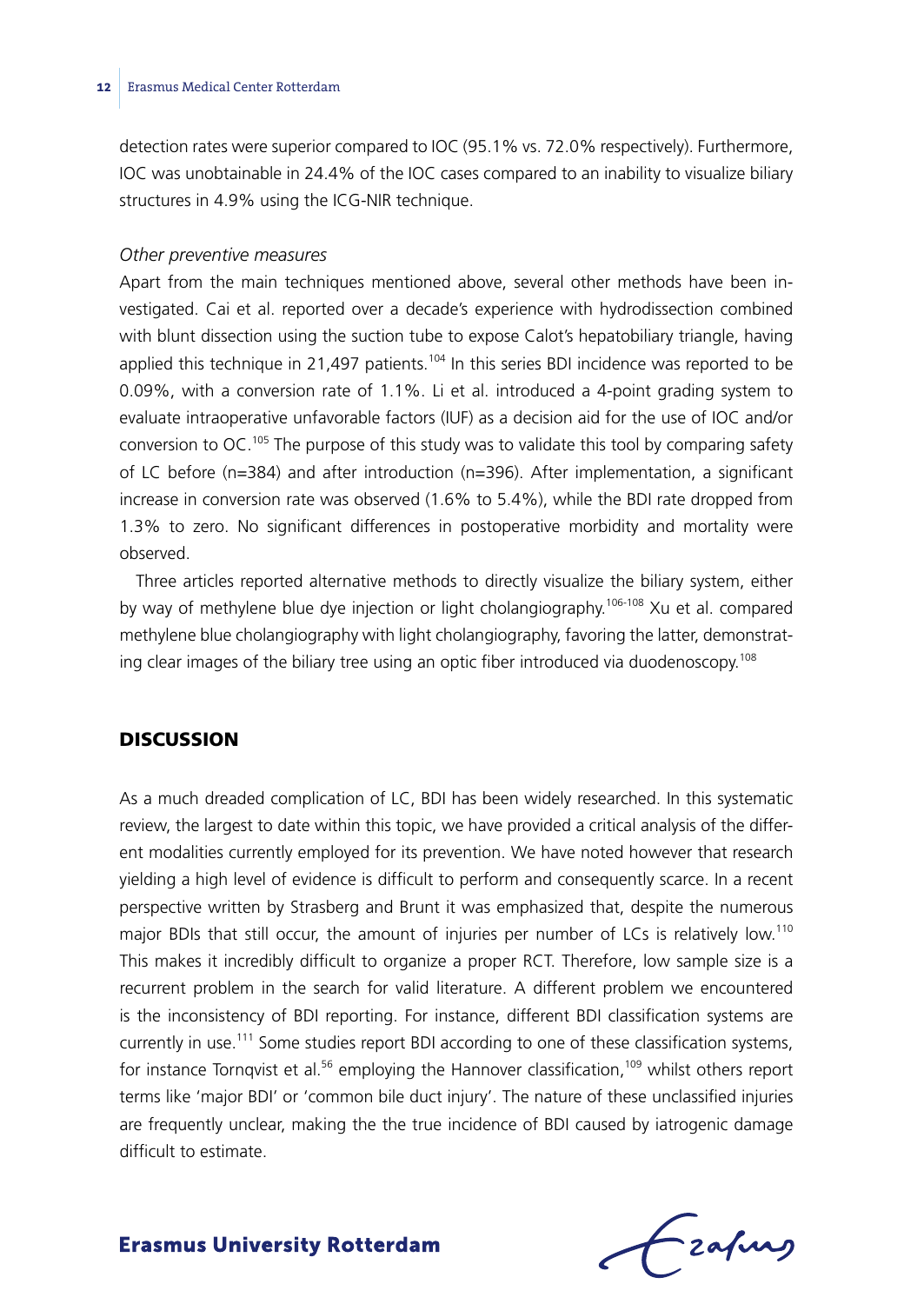Despite the aforementioned problem involving low power among studies, the articles describing CVS report just one BDI in over 5,000 cases, the lowest reported incidence of BDI in literature with regard to a specific technique for prevention of BDI. This might suggest that CVS would be a capable method to conduct safe LC. However, CVS requires a thorough knowledge of biliary surgical anatomy with special reference that Calot's hepatobiliary triangle has to be unfolded completely and overseen correctly after mobilization of the gallbladder neck from the liver. A recent survey has demonstrated that, despite the fact that CVS was well-known overall, many respondents, senior surgeons in particular, were not able to adequately discern the essential steps of this technique.<sup>112</sup> In an effort to create awareness among the practicing surgeons, the Society of American Gastrointestinal and Endoscopic Surgeons (SAGES) has implemented CVS in its SAGES Safe Cholecystectomy Program, as part of their general culture of safety program.<sup>113</sup>

CVS is more likely to function well in uncomplicated LCs, while in case of acute inflammation, fibrosis, or adhesions, a safe dissection within Calot's hepatobiliary triangle is often impeded. In these cases a different approach should be considered. Conversion to open cholecystectomy might come to mind in these situations. Conversion does not necessarily facilitate easier operation however, as conditions do not change and visibility might be equally poor. FFLC or LSC are techniques that could be employed in these circumstances instead of conversion.

Bile leak rates were higher among LSC cases in this review. The median reported number of bile leaks was 6.3%, compared to the 0.35% reported in standard LC.114 This could probably be attributed to the incomplete resection of the gallbladder and incomplete closure of the residual infundibulum. The morbidity associated with these bile leaks however is moderate: only 1.4% – 15% of bile leaks require an (endoscopic) intervention.<sup>32,115</sup>

IOC has been a comprehensively investigated, yet highly debated method in both conventional and laparoscopic cholecystectomy. Ever since the moment it was first described by Mirizzi in 1931.<sup>116</sup> IOC has demonstrated to be a helpful tool in both prevention and intraoperative recognition of BDI. However, definitive recommendation to employ this technique routinely, selectively or not at all cannot be given because of the low evidence available studies are coping with. Due to the same reason, a review by Ford et al. made a similar conclusion: no robust evidence currently exists to either support or abandon the use of IOC in the prevention of BDI.<sup>117</sup> Also, IOC use is highly variable across the world. For example, IOC use is customary in the UK and the USA; two surveys among surgeons demonstrated mass use of IOC in these countries, with 93% to 99% of surgeons reported to use IOC – among which 24% to 27% used the technique routinely.<sup>118,119</sup> In contrast, IOC is rarely used outside these parts of the world.<sup>120,121</sup> Moreover, since the wide availability of endoscopic retrograde cholangiopancreatography (ERCP) and magnetic resonance cholangiopancreatography (MRCP), the necessity to perform IOC has been diminished greatly.<sup>122</sup> This development has already led to surgical trainees lacking exposure to IOC, which is unfavorable if this technique

Frahing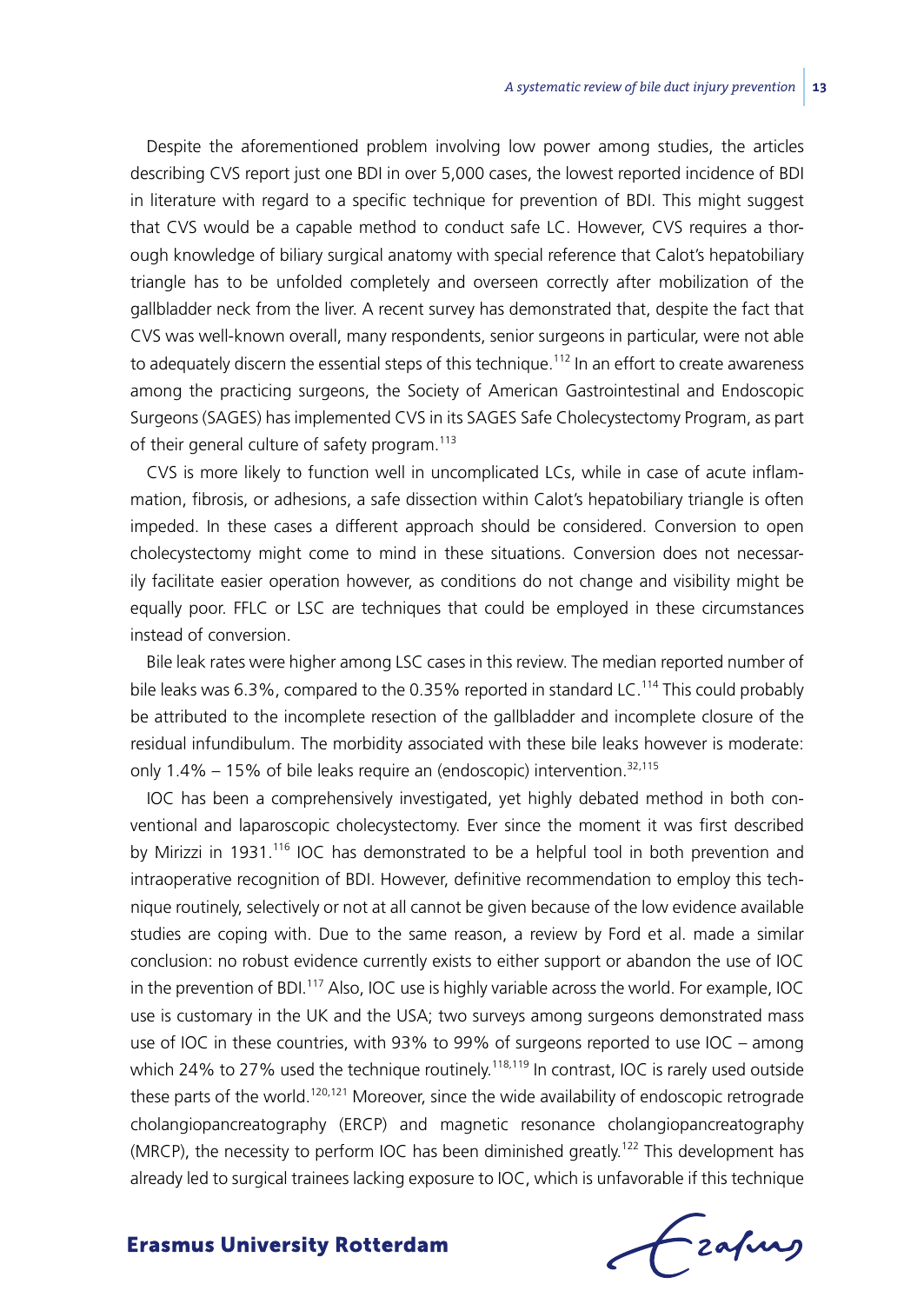is to be incorporated in surgical practice.<sup>112</sup> Furthermore, IOC is prone to failure. The median reported success rate was 89% among the included studies and none established a perfect record. Even if a successful IOC is achieved, i.e. successful cannulation and mapping of the biliary tree on a radiological image, this does not equal correct interpretation. Advocates for omission of IOC also state that proper dissection techniques in favorable circumstances do not necessarily call for IOC and this technique might even be harmful to the patients due to the additional operative time and the risk of iatrogenic major BDI. 50,61,66

IOUS is another method to identify biliary structures, yet less invasive than IOC. It has the potential to achieve high accuracy, with reports of completely visualizing the biliary tract in 92% to 100% of cases, with a failure rate that is lower than  $IOC<sup>123</sup>$  Furthermore, in theory IOUS could be repeated an infinite amount of times with negligible harm to the patient on account of its non-invasive nature, without the need of radiologic contrast solutions or cannulation of a ductal structure. An apparent disadvantage is the learning curve in the performance and interpretation of the ultrasonogram, which has previously been described as ten or even up to thirty cases.<sup>124,125</sup> Despite these advantages, the evidence in support of IOUS as a preventive measure of BDI is scarce and therefore decisive recommendation cannot be given.

Upcoming modalities such as fluorescence imaging could function as a minimally invasive and easy to perform extension to conventional LC. ICG-NIR allows for repeatable and real time exploration of the biliary system, something that is not possible with radiological IOC due to safety limits in radiation exposure and iodine contrast administration and that is difficult to achieve with IOUS. ICG-NIR provides good detection rates of biliary structures, with specifically high detection rates of the cystic duct. Furthermore, new methods within the field of fluorescence cholangiography are currently being developed, of which in particular direct intragallbladder injection of ICG is promising, providing higher contrast due to the reduced ICG accumulation in the liver as seen after systemic administration.<sup>126</sup>

A limitation to the articles evaluating fluorescence cholangiography is that the moments when biliary structures are detected are quite inconsistent; some measurements are made before dissection of Calot's hepatobiliary triangle, whilst some are made thereafter. A recent review evaluating the utility of ICG-NIR cholangiography reported similar results in terms of for the intraoperative visualization of the biliary system.<sup>127</sup> Important deficiencies of the technique however were also noted. Mainly, the limited tissue penetration of light prohibited the deeper intrahepatic ducts, as well as extrahepatic ducts obscured by (inflamed) tissue to be adequately visualized.

In the current systematic review, the primary aim of the studies investigating fluorescence imaging was to obtain information regarding the feasibility and safety. From the results provided it can be concluded that the technique of ICG-NIR imaging is indeed feasible and safe. The following step is to properly study the benefits of fluorescence imaging on a larger

 $f$  zafung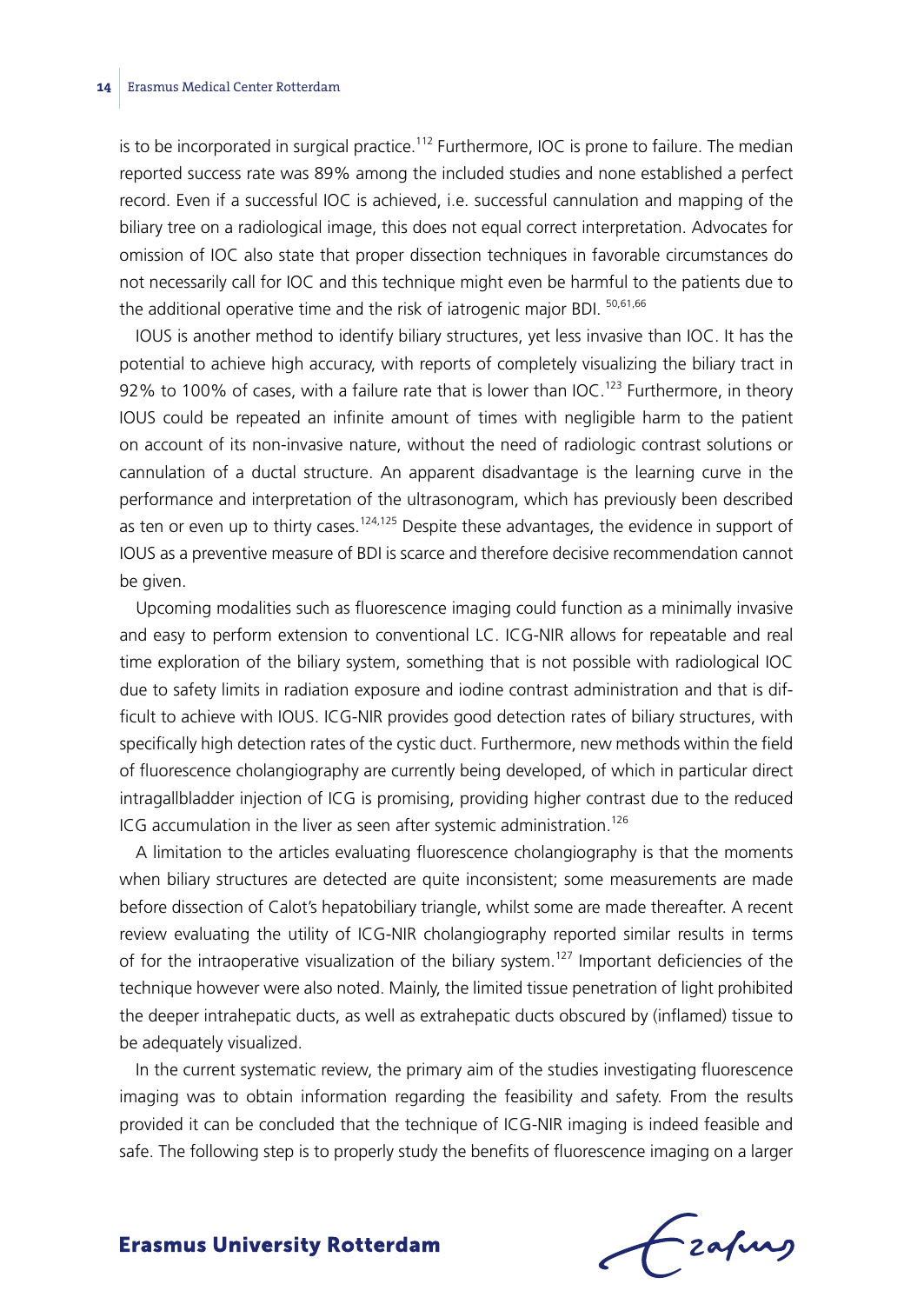scale. Hence a multicenter randomized controlled trial comparing LC assisted by ICG-NIR cholangiography with conventional LC is initiated in the Netherlands.<sup>128</sup>

#### **Conclusion**

Many methods used in the prevention of BDI have demonstrated promising results, yet lack sufficient power. To execute a high volume multicenter study providing the high level of evidence necessary however is very challenging. Furthermore, there is great need for consensus regarding a systematic reporting system of BDI to adequately determine the true incidence of BDI and, not in the least, discern between the severity of injuries. For the time being, it is advisable to focus on proper dissection techniques while following the basic principles of biliary surgery, of which CVS seems arguably the preferred method. Moreover, when conventional dissection proves to be too hazardous, a sufficient attention to alternative techniques should be apprehended.

## **Acknowledgements**

We would like to thank Mr. W.M. Bramer for his assistance in formulating and executing the search strategy.

frafing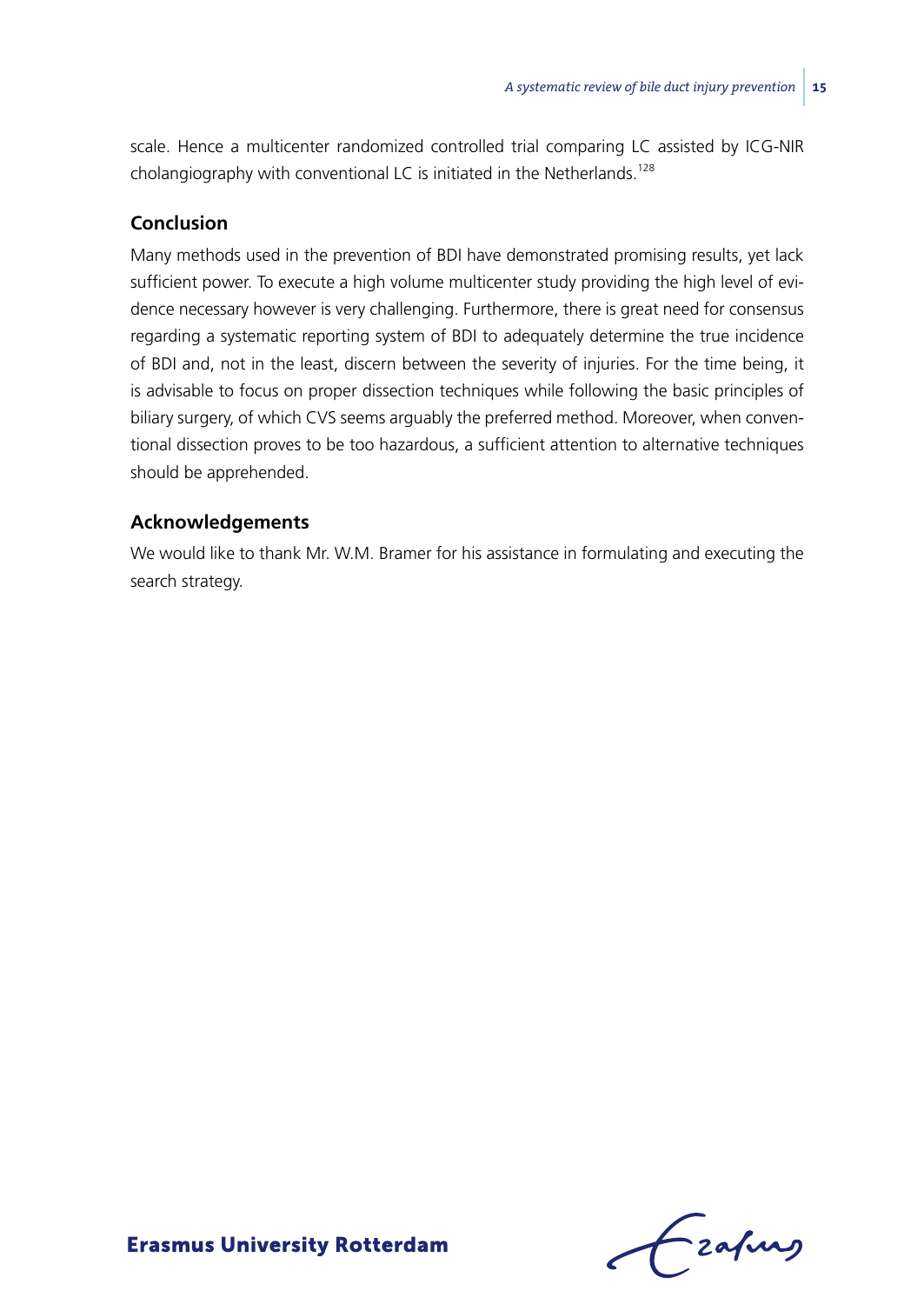#### **REFERENCES**

- 1. Eurostat. Surgical operations and procedures statistics. October 2016; http://ec.europa.eu/ eurostat/statistics-explained/index.php/Surgical\_operations\_and\_procedures\_statistics. Accessed 22 February 2017.
- 2. Healthcare Cost and Utilization Project (HCUP). *Surgeries in Hospital-Based Ambulatory Surgery and Hospital Inpatient Settings.* Rockville, MD, USA: Agency for Healthcare Research and Quality;2014.
- 3. Bernard HR, Hartman TW. Complications after laparoscopic cholecystectomy. *The American Journal of Surgery.* 1993;165(4):533-535.
- 4. Girard RM, Morin M. Open cholecystectomy: its morbidity and mortality as a reference standard. *Can J Surg.* 1993;36(1):75-80.
- 5. A prospective analysis of 1518 laparoscopic cholecystectomies. The Southern Surgeons Club. *The New England journal of medicine.* 1991;324(16):1073-1078.
- 6. Caputo L, Aitken DR, Mackett MC, Robles AE. Iatrogenic bile duct injuries. The real incidence and contributing factors--implications for laparoscopic cholecystectomy. *The American surgeon.* 1992;58(12):766-771.
- 7. Fletcher DR, Hobbs MS, Tan P, et al. Complications of cholecystectomy: risks of the laparoscopic approach and protective effects of operative cholangiography: a population-based study. *Ann Surg.* 1999;229(4):449-457.
- 8. Tornqvist B, Stromberg C, Persson G, Nilsson M. Effect of intended intraoperative cholangiography and early detection of bile duct injury on survival after cholecystectomy: population based cohort study. *Bmj.* 2012;345:e6457.
- 9. Huang X, Feng Y, Huang Z. Complications of laparoscopic cholecystectomy in China: an analysis of 39,238 cases. *Chinese medical journal.* 1997;110(9):704-706.
- 10. Morgenstern L, McGrath MF, Carroll BJ, Paz-Partlow M, Berci G. Continuing hazards of the learning curve in laparoscopic cholecystectomy. *The American surgeon.* 1995;61(10):914-918.
- 11. Waage A, Nilsson M. Iatrogenic bile duct injury: A population-based study of 152 776 cholecystectomies in the swedish inpatient registry. *Archives of Surgery.* 2006;141(12):1207-1213.
- 12. Archer SB, Brown DW, Smith CD, Branum GD, Hunter JG. Bile Duct Injury During Laparoscopic Cholecystectomy: Results of a National Survey. *Annals of surgery.* 2001;234(4):549-559.
- 13. Barrett M, Asbun HJ, Chien H-L, Brunt LM, Telem DA. Bile duct injury and morbidity following cholecystectomy: a need for improvement. *Surgical Endoscopy.* 2017.
- 14. Rystedt J, Lindell G, Montgomery A. Bile Duct Injuries Associated With 55,134 Cholecystectomies: Treatment and Outcome from a National Perspective. *World Journal of Surgery.* 2016;40(1):73- 80.
- 15. OCEBM Levels of Evidence Working Group. The Oxford Levels of Evidence 2. Oxford Centre for Evidence-Based Medicine, University of Oxford; 2011.
- 16. Strasberg SM, Hertl M, Soper NJ. An analysis of the problem of biliary injury during laparoscopic cholecystectomy. *J Am Coll Surg.* 1995;180(1):101-125.
- 17. Landsman ML, Kwant G, Mook GA, Zijlstra WG. Light-absorbing properties, stability, and spectral stabilization of indocyanine green. *J Appl Physiol.* 1976;40(4):575-583.
- 18. Alander JT, Kaartinen I, Laakso A, et al. A review of indocyanine green fluorescent imaging in surgery. *Int J Biomed Imaging.* 2012;2012:940585.

Czafing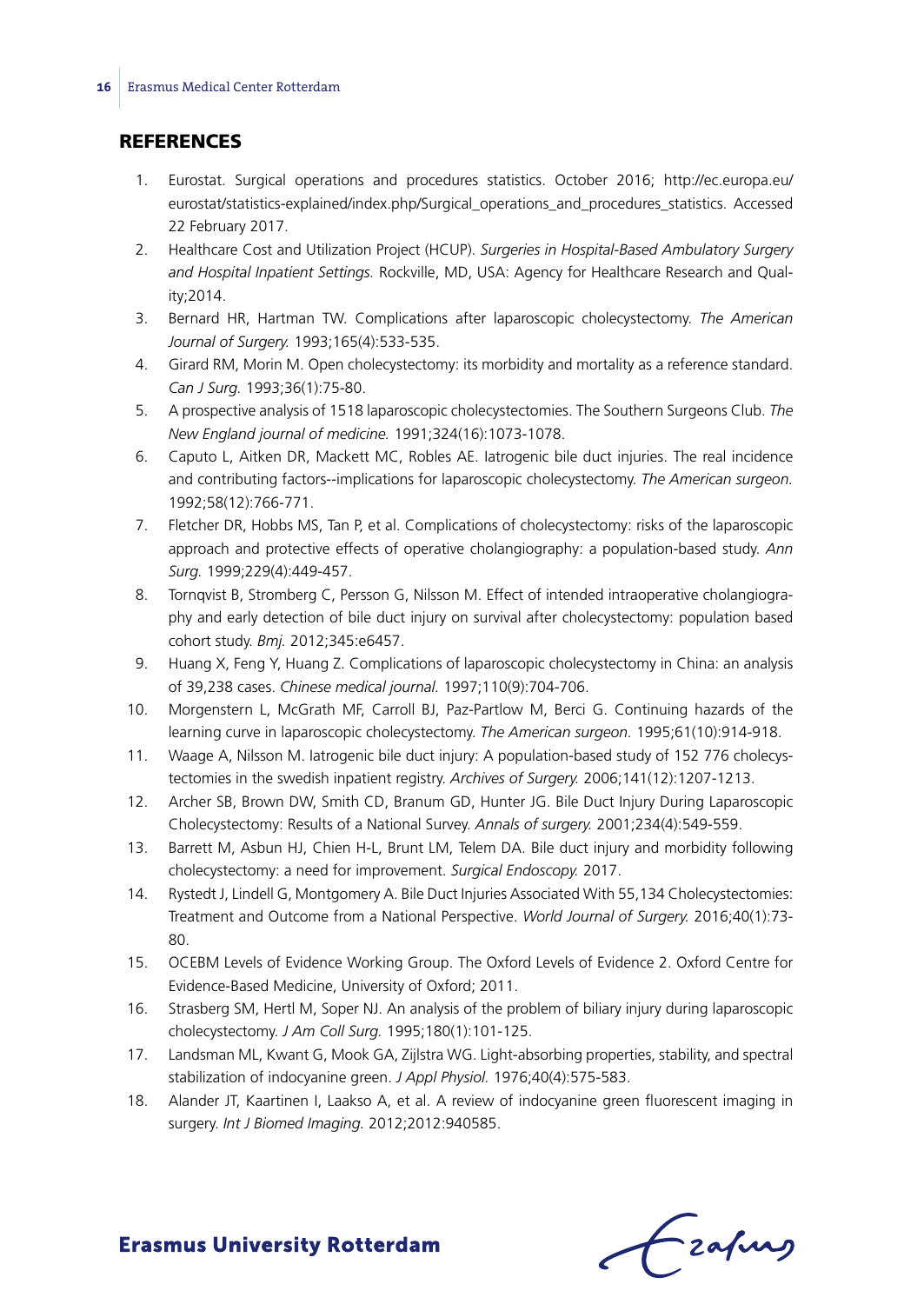- 19. Avgerinos C, Kelgiorgi D, Touloumis Z, Baltatzi L, Dervenis C. One thousand laparoscopic cholecystectomies in a single surgical unit using the "critical view of safety" technique. *J Gastrointest Surg.* 2009;13(3):498-503.
- 20. Kaya B, Fersahoglu MM, Kilic F, Onur E, Memisoglu K. Importance of critical view of safety in laparoscopic cholecystectomy: a survey of 120 serial patients, with no incidence of complications. *Ann. Hepato Biliary pancreat. surg.* 2017;21(1):17-20.
- 21. Rawlings A, Hodgett SE, Matthews BD, Strasberg SM, Quasebarth M, Brunt LM. Single-Incision Laparoscopic Cholecystectomy: Initial Experience with Critical View of Safety Dissection and Routine Intraoperative Cholangiography. *J Am Coll Surg.* 2010;211(1):1-7.
- 22. Tsalis K, Antoniou N, Koukouritaki Z, Patridas D, Christoforidis E, Lazaridis C. Open-access technique and "critical view of safety" as the safest way to perform laparoscopic cholecystectomy. *Surg Laparoscopy Endosc Percutaneous Tech.* 2015;25(2):119-124.
- 23. Vettoretto N, Saronni C, Harbi A, Balestra L, Taglietti L, Giovanetti M. Critical view of safety during laparoscopic cholecystectomy. *J Soc Laparoendoscopic Surg.* 2011;15(3):322-325.
- 24. Sanjay P, Fulke JL, Exon DJ. 'Critical view of safety' as an alternative to routine intraoperative cholangiography during laparoscopic cholecystectomy for acute biliary pathology. *J Gastrointest Surg.* 2010;14(8):1280-1284.
- 25. Yegiyants S, Collins JC. Operative Strategy Can Reduce the Incidence of Major Bile Duct Injury in Laparoscopic Cholecystectomy. *The American Surgeon.* 2008;74(10):985-987.
- 26. Cui H, Kelly JJ, Litwin DEM. Single-incision laparoscopic cholecystectomy using a modified dome-down approach with conventional laparoscopic instruments. *Surg Endosc Interv Tech.* 2012;26(4):1153-1159.
- 27. Mahmud S, Masaud M, Canna K, Nassar AHM. Fundus-first laparoscopic cholecystectomy: A safe means of reducing the conversion rate. *Surg Endosc Interv Tech.* 2002;16(4):581-584.
- 28. Martin IG, Dexter SP, Marton J, et al. Fundus-first laparoscopic cholecystectomy. *Surg Endosc.* 1995;9(2):203-206.
- 29. Raj PK, Castillo G, Urban L. Laparoscopic cholecystectomy: Fundus-down approach. *J Laparoendosc Adv Surg Techn Part A.* 2001;11(2):95-100.
- 30. Rosenberg J, Leinskold T. Dome down laparosonic cholecystectomy. *Scand J Surg.* 2004;93(1):48- 51.
- 31. Tuveri M, Calo PG, Medas F, Tuveri A, Nicolosi A. Limits and advantages of fundus-first laparoscopic cholecystectomy: lessons learned. *J Laparoendosc Adv Surg Tech A.* 2008;18(1):69-75.
- 32. Beldi G, Glättli A. Laparoscopic subtotal cholecystectomy for severe cholecystitis: A follow-up study. *Surg Endosc.* 2003;17(9):1437-1439.
- 33. Hubert C, Annet L, Van Beers BE, Gigot JF. The "inside approach of the gallbladder" is an alternative to the classic Calot's triangle dissection for a safe operation in severe cholecystitis. *Surg Endosc Interv Tech.* 2010;24(10):2626-2632.
- 34. Kuwabara J, Watanabe Y, Kameoka K, et al. Usefulness of laparoscopic subtotal cholecystectomy with operative cholangiography for severe cholecystitis. *Surg Today.* 2014;44(3):462-465.
- 35. Nakajima J, Sasaki A, Obuchi T, Baba S, Nitta H, Wakabayashi G. Laparoscopic subtotal cholecystectomy for severe cholecystitis. *Surg Today.* 2009;39(10):870-875.
- 36. Philips JAE, Lawes DA, Cook AJ, et al. The use of laparoscopic subtotal cholecystectomy for complicated cholelithiasis. *Surg Endosc Interv Tech.* 2008;22(7):1697-1700.
- 37. Tian Y, Wu SD, Su Y, Kong J, Yu H, Fan Y. Laparoscopic subtotal cholecystectomy as an alternative procedure designed to prevent bile duct injury: Experience of a hospital in Northern China. *Surg Today.* 2009;39(6):510-513.

Czafing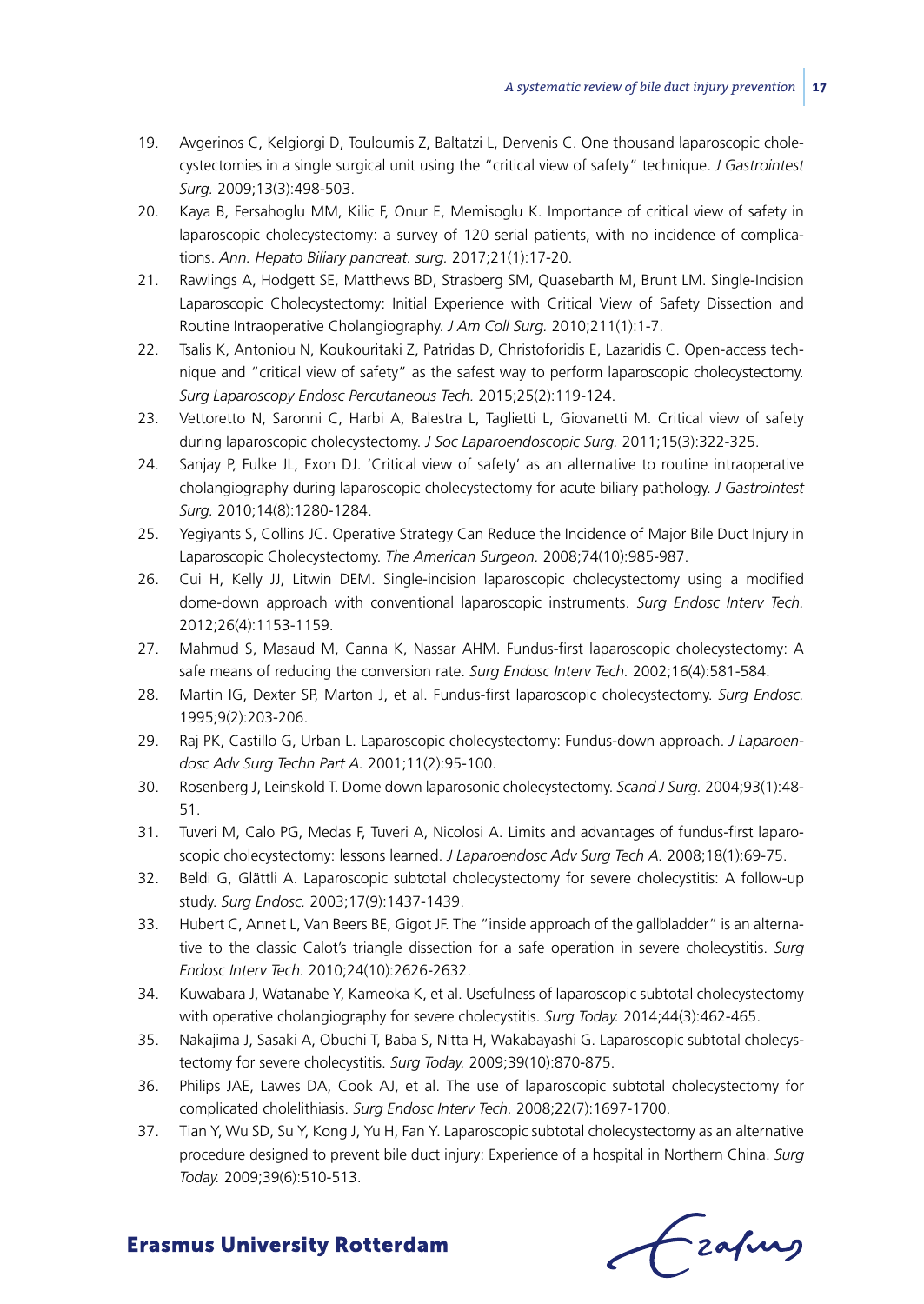- 38. Yoon PD, Pang T, Siriwardhane M, et al. Laparoscopic partial cholecystectomy: A way of getting out of trouble. *International Journal of Hepatobiliary and Pancreatic Diseases.* 2016;6:68-75.
- 39. Akolekar D, Nixon SJ, Parks RW. Intraoperative cholangiography in modern surgical practice. *Dig Surg.* 2009;26(2):130-134.
- 40. Caratozzolo E, Massani M, Recordare A, et al. Usefulness of both operative cholangiography and conversion to decrease major bile duct injuries during laparoscopic cholecystectomy. *J Hepato-Biliary-Pancreatic Surg.* 2004;11(3):171-175.
- 41. Ding GQ, Cai W, Qin MF. Is intraoperative cholangiography necessary during laparoscopic cholecystectomy for cholelithiasis? *World J Gastroenterol.* 2015;21(7):2147-2151.
- 42. Fletcher DR, Hobbs MST, Tan P, et al. Complications of cholecystectomy: Risks of the laparoscopic approach and protective effects of operative cholangiography: A population-based study. *Ann Surg.* 1999;229(4):449-457.
- 43. Flum DR, Koepsell T, Heagerty P, Sinanan M, Dellinger EP. Common bile duct injury during laparoscopic cholecystectomy and the use of intraoperative cholangiography: Adverse outcome or preventable error? *Arch Surg.* 2001;136(11):1287-1292.
- 44. Alvarez FA, De Santibañes M, Palavecino M, et al. Impact of routine intraoperative cholangiography during laparoscopic cholecystectomy on bile duct injury. *Br J Surg.* 2014;101(6):677-684.
- 45. Carroll BJ, Friedman RL, Liberman MA, Phillips EH. Routine cholangiography reduces sequelae of common bile duct injuries. *Surg Endosc.* 1996;10(12):1194-1197.
- 46. Cox MR, Wilson TG, Jeans PL, Padbury RTA, Toouli J, Jakimowicz JJ. Minimizing the risk of bile duct injury at laparoscopic cholecystectomy. *WORLD J SURG.* 1994;18(3):422-427.
- 47. Ido K, Isoda N, Kawamoto C, et al. Confirmation of a "safety zone" by intraoperative cholangiography during laparoscopic cholecystectomy. *Surg Endosc.* 1996;10(8):798-800.
- 48. Jones DB, Dunnegan DL, Soper NJ, et al. Results of a change to routine fluorocholangiography during laparoscopic cholecystectomy. *SURGERY.* 1995;118(4):693-702.
- 49. Kullman E, Borch K, Lindström E, Svanvik J, Anderberg B. Value of routine intraoperative cholangiography in detecting aberrant bile ducts and bile duct injuries during laparoscopic cholecystectomy. *BR J SURG.* 1996;83(2):171-175.
- 50. Kumar A, Kumar U, Munghate A, Bawa A. Role of routine intraoperative cholangiography during laparoscopic cholecystectomy. *Surg Endosc Interv Tech.* 2015;29(9):2837-2840.
- 51. Nassar AHM, Mirza A, Qandeel H, Ahmed Z, Zino S. Fluorocholangiography: reincarnation in the laparoscopic era—evaluation of intra-operative cholangiography in 3635 laparoscopic cholecystectomies. *Surg Endosc Interv Tech.* 2016;30(5):1804-1811.
- 52. Noji T, Nakamura F, Nakamura T, et al. ENBD tube placement prior to laparoscopic cholecystectomy may reduce the rate of complications in cases with predictably complicating biliary anomalies. *J Gastroenterol.* 2011;46(1):73-77.
- 53. Panton ONM, Nagy AG, Scudamore CH, Panton RJ. Laparoscopic cholecystectomy: A continuing plea for routine cholangiography. *SURG LAPAROSCOPY ENDOSC.* 1995;5(1):43-49.
- 54. Photi ES, El-Hadi A, Brown S, et al. The Routine Use of Cholangiography for Laparoscopic Cholecystectomy in the Modern Era. *JSLS : Journal of the Society of Laparoendoscopic Surgeons.* 2017;21(3).
- 55. Stuart SA, Simpson TIG, Alvord LA, Williams MD. Routine intraoperative laparoscopic cholangiography. *Am J Surg.* 1998;176(6):632-637.
- 56. Tornqvist B, Stromberg C, Akre O, Enochsson L, Nilsson M. Selective intraoperative cholangiography and risk of bile duct injury during cholecystectomy. *British Journal of Surgery.* 2015;102(8):952-958.

frafing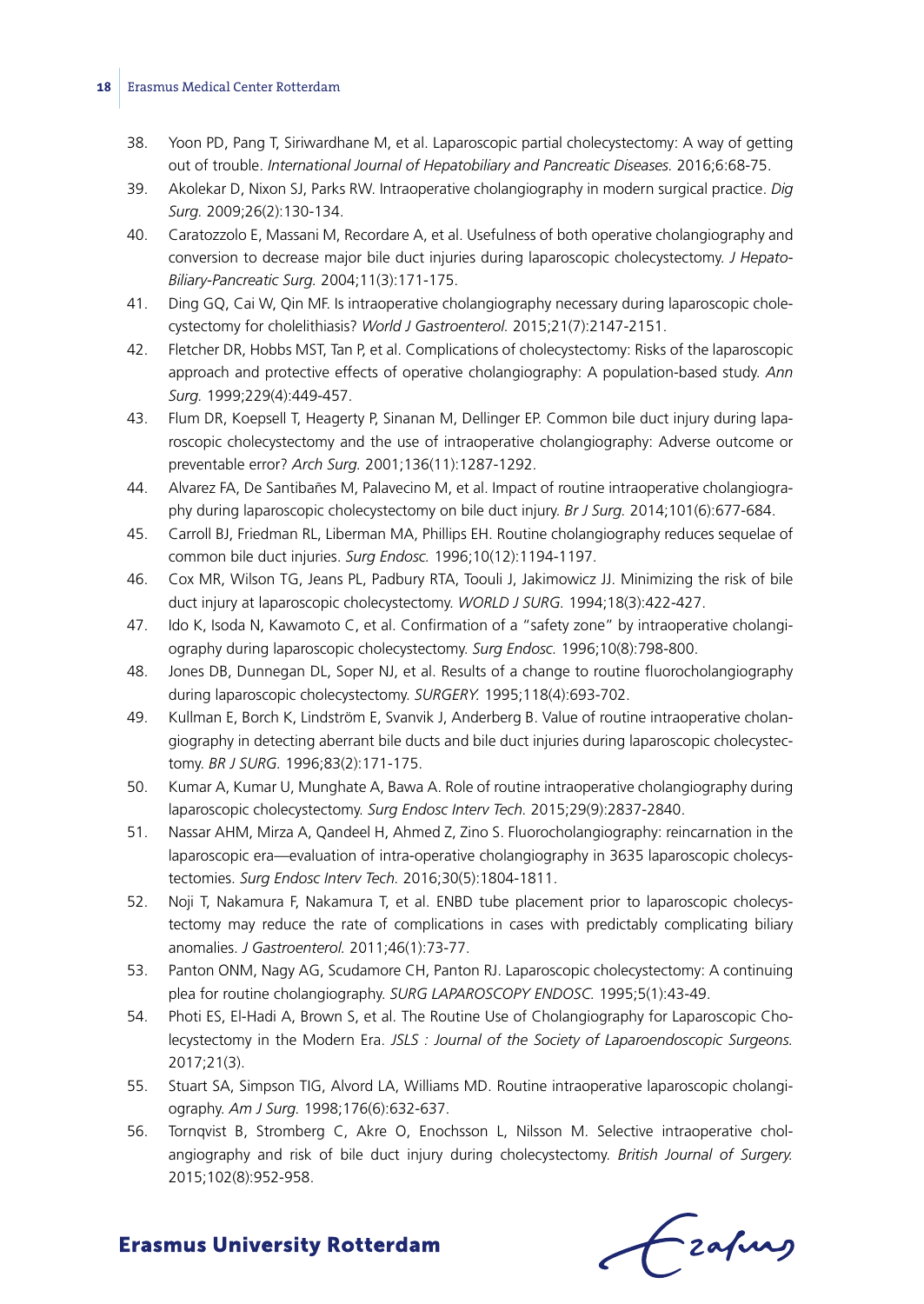- 57. Van Campenhout I, Prosmanne O, Gagner M, Pomp A, Deslandres E, Levesque HP. Routine operative cholangiography during laparoscopic cholecystectomy: feasibility and value in 107 patients. *AJR Am J Roentgenol.* 1993;160(6):1209-1211.
- 58. Vezakis A, Davides D, Ammori BJ, Martin IG, Larvin M, McMahon MJ. Intraoperative cholangiography during laparoscopic cholecystectomy. *Surg Endosc.* 2000;14(12):1118-1122.
- 59. Giger U, Ouaissi M, Schmitz SF, Krahenbuhl S, Krahenbuhl L. Bile duct injury and use of cholangiography during laparoscopic cholecystectomy. *Br J Surg.* 2011;98(3):391-396.
- 60. Hawasli A. Does routine cystic duct cholangiogram during laparoscopic cholecystectomy prevent common bile duct injury? *SURG LAPAROSCOPY ENDOSC.* 1993;3(4):290-295.
- 61. Robinson BL, Donohue JH, Gunes S, et al. Selective operative cholangiography: Appropriate management for laparoscopic cholecystectomy. *ARCH SURG.* 1995;130(6):625-631.
- 62. Verma S, Wichmann MW, Gunning T, Beukes E, Maddern G. Intraoperative cholangiogram during laparoscopic cholecystectomy: A clinical trial in rural setting. *Aust J Rural Health.* 2016;24(6):415- 421.
- 63. Amott D, Webb A, Tulloh B. Prospective comparison of routine and selective operative cholangiography. *ANZ J Surg.* 2005;75(6):378-382.
- 64. Buddingh KT, Weersma RK, Savenije RA, van Dam GM, Nieuwenhuijs VB. Lower rate of major bile duct injury and increased intraoperative management of common bile duct stones after implementation of routine intraoperative cholangiography. *J Am Coll Surg.* 2011;213(2):267- 274.
- 65. Carlson MA, Ludwig KA, Frantzides CT, et al. Routine or selective intraoperative cholangiography in laparoscopic cholecystectomy. *J LAPAROENDOSC SURG.* 1993;3(1):27-33.
- 66. Barkun JS, Fried GM, Barkun AN, et al. Cholecystectomy without operative cholangiography: Implications for common bile duct injury and retained common bile duct stones. *ANN SURG.* 1993;218(3):371-379.
- 67. Lepner U, Grünthal V. Intraoperative cholangiography can be safely omitted during laparoscopic cholecystectomy: A prospective study of 413 consecutive patients. *Scand J Surg.* 2005;94(3):197- 200.
- 68. Lorimer JW, Fairfull-Smith RJ. Intraoperative cholangiography is not essential to avoid duct injuries laparoscopic cholecystectomy. *AM J SURG.* 1995;169(3):344-347.
- 69. McFarlane MEC, Thomas CAL, McCartney T, et al. Selective operative cholangiography in the performance of laparoscopic cholecystectomy. *Int J Clin Pract.* 2005;59(11):1301-1303.
- 70. Mir IS, Mohsin M, Kirmani O, et al. Is intra-operative cholangiography necessary during laparoscopic cholecystectomy? A multicentre rural experience from a developing world country. *World J Gastroenterol.* 2007;13(33):4493-4497.
- 71. Morris JB, Margolis R, Rosato EF. Safe laparoscopic cholecystectomy without intraoperative cholangiography. *SURG LAPAROSCOPY ENDOSC.* 1993;3(1):17-20.
- 72. Pesce A, Portale TR, Minutolo V, Scilletta R. Bile duct injury during laparoscopic cholecystectomy without intraoperative cholangiography: a retrospective study on 1,100 selected patients. *Digestive surgery.* 2012.
- 73. Taylor OM, Sedman PC, Mancey Jones B, Royston CMS, Arulampalam T, Wellwood J. Laparoscopic cholecystectomy without operative cholangiogram: 2038 cases over a 5-year period in two district general hospitals. *ANN R COLL SURG ENGL.* 1997;79(5):376-380.
- 74. Wright KD, Wellwood JM. Bile duct injury during laparoscopic cholecystectomy without operative cholangiography. *Br J Surg.* 1998;85(2):191-194.

Czafing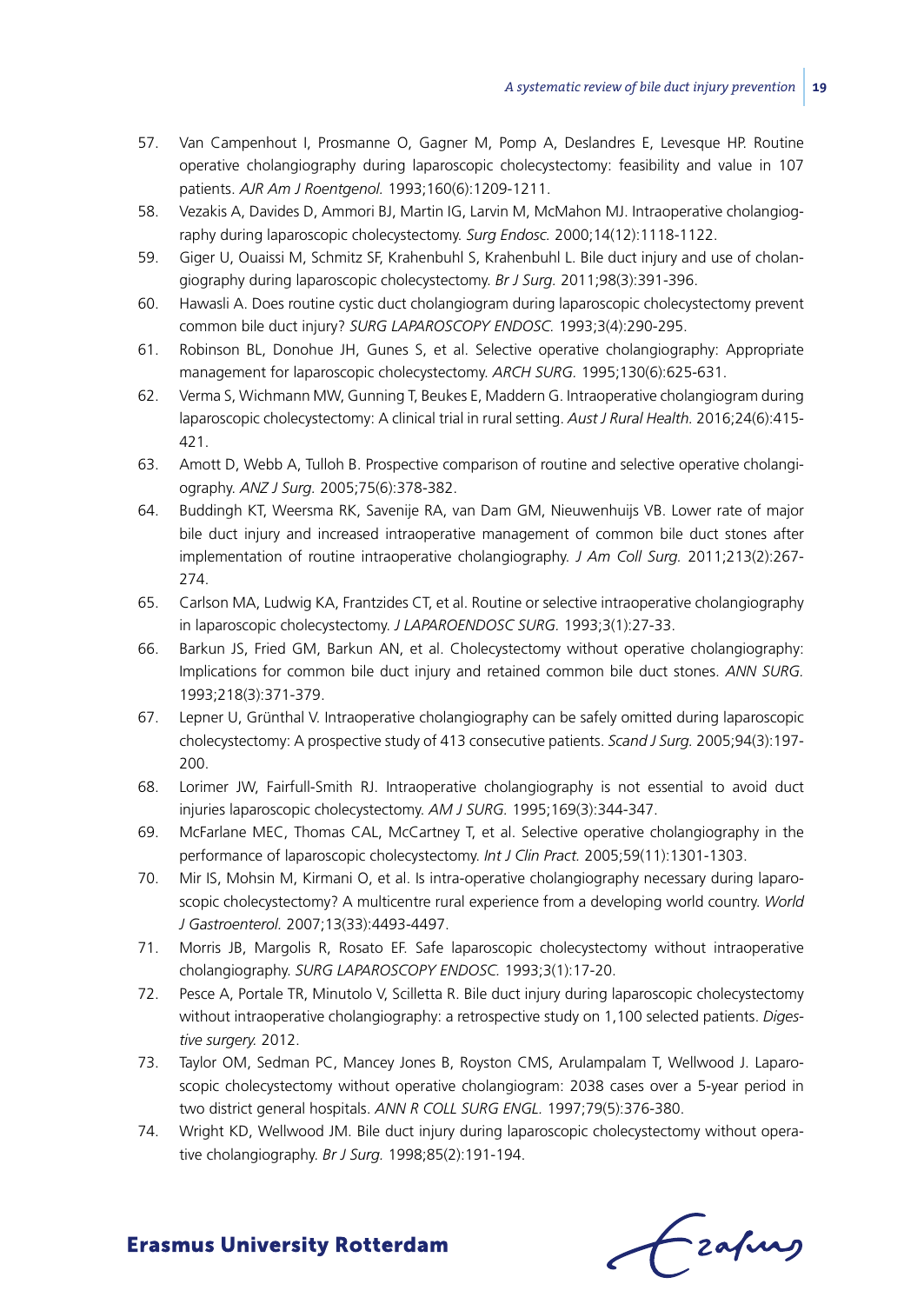- 75. Zacharakis E, Angelopoulos S, Kanellos D, et al. Laparoscopic cholecystectomy without intraoperative cholangiography. *J Laparoendosc Adv Surg Techn.* 2007;17(5):620-625.
- 76. Ohtani T, Kawai C, Shirai Y, Kawakami K, Yoshida K, Hatakeyama K. Intraoperative ultrasonography versus cholangiography during laparoscopic cholecystectomy: A prospective comparative study. *J AM COLL SURG.* 1997;185(3):274-282.
- 77. Rijna H, Eijsbouts QAJ, Barkhof F, De Brauw LM, Cuesta MA. Assessment of the biliary tract by ultrasonography and cholangiography during laparoscopic cholecystectomy: A prospective study. *Eur J Ultrasound.* 1999;9(2):127-133.
- 78. Tranter SE, Thompson MH. A prospective single-blinded controlled study comparing laparoscopic ultrasound of the common bile duct with operative cholangiography. *Surg Endosc.* 2003;17(2):216-219.
- 79. Osayi SN, Wendling MR, Drosdeck JM, et al. Near-infrared fluorescent cholangiography facilitates identification of biliary anatomy during laparoscopic cholecystectomy. *Surg Endosc Interv Tech.* 2015;29(2):368-375.
- 80. Duff WM. Avoiding Misidentification Injuries in Laparoscopic Cholecystectomy: Use of Cystic Duct Marking Technique in Intraoperative Cholangiography. *J Am Coll Surg.* 2006;203(2):257- 261.
- 81. Fox AD, Baigrie RJ, Cobb RA, Dowling BL. Peroperative cholangiography through the gallbladder (cholecystocholangiography) during laparoscopic cholecystectomy. *SURG LAPAROSCOPY ENDOSC.* 1996;6(1):22-25.
- 82. Kuster GGR, Gilroy SBC. Intraoperative trans-gallbladder cholangiography intended to delineate bile duct anatomy. *J LAPAROENDOSC SURG.* 1995;5(6):377-384.
- 83. Liyanage CAH, Sadakari Y, Kitada H, et al. Prevention of iatrogenic bile duct injuries in difficult laparoscopic cholecystectomies: Is the naso-biliary drain the answer? *J Hepato-Biliary-Pancreatic Surg.* 2009;16(4):458-462.
- 84. Biffl WL, Moore EE, Offner PJ, Franciose RJ, Burch JM. Routine intraoperative laparoscopic ultrasonography with selective cholangiography reduces bile duct complications during laparoscopic cholecystectomy. *J Am Coll Surg.* 2001;193(3):272-280.
- 85. Hakamada K, Narumi S, Toyoki Y, et al. Intraoperative ultrasound as an educational guide for laparoscopic biliary surgery. *World J Gastroenterol.* 2008;14(15):2370-2376.
- 86. MacHi J, Johnson JO, Deziel DJ, et al. The routine use of laparoscopic ultrasound decreases bile duct injury: A multicenter study. *Surg Endosc Interv Tech.* 2009;23(2):384-388.
- 87. Machi J, Oishi AJ, Tajiri T, Murayama KM, Furumoto NL, Oishi RH. Routine laparoscopic ultrasound can significantly reduce the need for selective intraoperative cholangiography during cholecystectomy. *Surg Endosc Interv Tech.* 2007;21(2):270-274.
- 88. Tomonaga T, Filipi CJ, Lowham A, Martinez T. Laparoscopic intracorporeal ultrasound cystic duct length measurement: A new technique to prevent common bile duct injuries. *Surg Endosc.* 1999;13(2):183-185.
- 89. Ankersmit M, van Dam DA, van Rijswijk AS, van den Heuvel B, Tuynman JB, Meijerink WJ. Fluorescent Imaging With Indocyanine Green During Laparoscopic Cholecystectomy in Patients at Increased Risk of Bile Duct Injury. *Surg Innov.* 2017:1553350617690309.
- 90. Boni L, David G, Mangano A, et al. Clinical applications of indocyanine green (ICG) enhanced fluorescence in laparoscopic surgery. *Surg Endosc Interv Tech.* 2015;29(7):2046-2055.
- 91. Daskalaki D, Fernandes E, Wang X, et al. Indocyanine green (ICG) fluorescent cholangiography during robotic cholecystectomy: Results of 184 consecutive cases in a single institution. *Surg Innov.* 2014;21(6):615-621.

frafing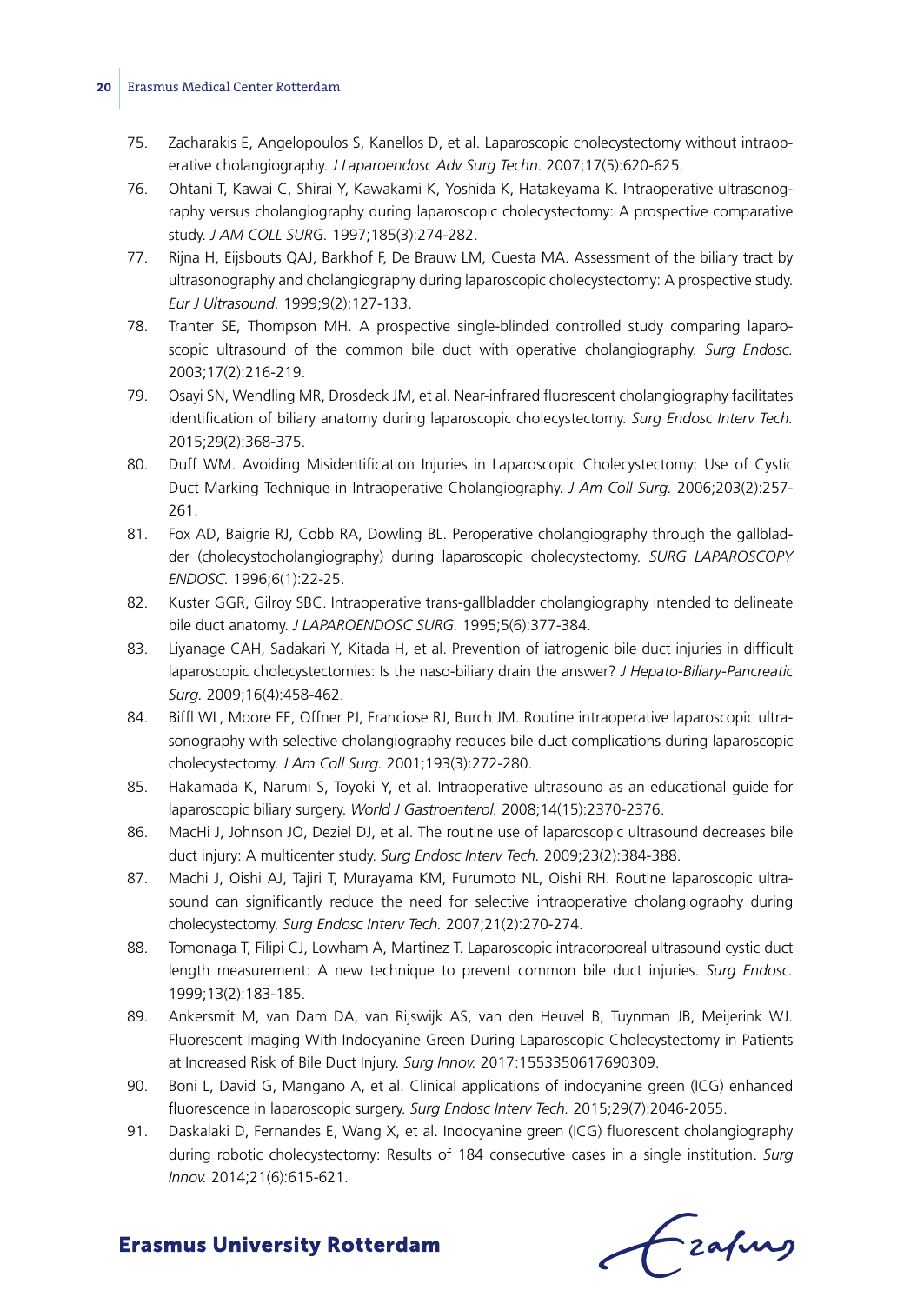- 92. Dip F, Nguyen D, Montorfano L, et al. Accuracy of Near Infrared-Guided Surgery in Morbidly Obese Subjects Undergoing Laparoscopic Cholecystectomy. *Obes Surg.* 2016;26(3):525-530.
- 93. Dip F, Roy M, Menzo EL, Simpfendorfer C, Szomstein S, Rosenthal RJ. Routine use of fluorescent incisionless cholangiography as a new imaging modality during laparoscopic cholecystectomy. *Surg Endosc Interv Tech.* 2015;29(6):1621-1626.
- 94. Dip FD, Nahmod M, Alle L, Sarotto L, Anzorena FS, Ferraina P. Fluorescence cholangiography in laparoscopic cholecystectomy experience in Argentina. *Front Gastrointest Res.* Vol 312013:80- 85.
- 95. Igami T, Nojiri M, Shinohara K, et al. Clinical value and pitfalls of fluorescent cholangiography during single-incision laparoscopic cholecystectomy. *Surg Today.* 2016;46(12):1443-1450.
- 96. Ishizawa T, Bandai Y, Ijichi M, Kaneko J, Hasegawa K, Kokudo N. Fluorescent cholangiography illuminating the biliary tree during laparoscopic cholecystectomy. *Br J Surg.* 2010;97(9):1369- 1377.
- 97. Kono Y, Ishizawa T, Tani K, et al. Techniques of fluorescence cholangiography during laparoscopic cholecystectomy for better delineation of the bile duct anatomy. *Medicine.* 2015;94(25):e1005.
- 98. Mohsen A, Elbasiouny MS, El-Shazli M, Azmy O, Amr A. Evaluation of the Effectiveness of Fluorescent Visualization of Bile Ducts Using Fluorescein and Ultraviolet A at Laparoscopic Cholecystectomy. *Surg Innov.* 2015;23(3):261-265.
- 99. Prevot F, Rebibo L, Cosse C, Browet F, Sabbagh C, Regimbeau JM. Effectiveness of intraoperative cholangiography using indocyanine green (versus contrast fluid) for the correct assessment of extrahepatic bile ducts during day-case laparoscopic cholecystectomy. *J Gastrointest Surg.* 2014;18(8):1462-1468.
- 100. Schols RM, Bouvy ND, Masclee AAM, Van Dam RM, Dejong CHC, Stassen LPS. Fluorescence cholangiography during laparoscopic cholecystectomy: A feasibility study on early biliary tract delineation. *Surg Endosc Interv Tech.* 2013;27(5):1530-1536.
- 101. Schols RM, Bouvy ND, Van Dam RM, Masclee AAM, Dejong CHC, Stassen LPS. Combined vascular and biliary fluorescence imaging in laparoscopic cholecystectomy. *Surg Endosc Interv Tech.* 2013;27(12):4511-4517.
- 102. Spinoglio G, Priora F, Bianchi PP, et al. Real-time near-infrared (NIR) fluorescent cholangiography in single-site robotic cholecystectomy (SSRC): a single-institutional prospective study. *Surg Endosc.* 2013;27(6):2156-2162.
- 103. Zroback C, Chow G, Meneghetti A, et al. Fluorescent cholangiography in laparoscopic cholecystectomy: The initial Canadian experience. *Am J Surg.* 2016;211(5):933-937.
- 104. Cai XJ, Ying HN, Yu H, et al. Blunt dissection: A solution to prevent bile duct injury in laparoscopic cholecystectomy. *Chin Med J.* 2015;128(23):3153-3157.
- 105. Li X, Ai KX, Bai YQ, Zhang P, Huang XY, Li YY. Strategies to decrease bile duct injuries during laparoscopic cholecystectomy. *J Laparoendosc Adv Surg Techn.* 2014;24(11):770-776.
- 106. Sari YS, Tunali V, Tomaoglu K, Karagoz B, Guneyi A, Karagoz I. Can bile duct injuries be prevented? "A new technique in laparoscopic cholecystectomy". *BMC surg.* 2005;5:14.
- 107. Wang ZY, Xu F, Liu YD, Xu CG, Wu JL. Prevention of Biliary Duct Injury in Laparoscopic Cholecystectomy Using Optical Fiber Illumination in Common Bile Duct. *Gastroenterol. res.* 2010;3(5):207- 212.
- 108. Xu F, Xu CG, Xu DZ. A new method of preventing bile duct injury in laparoscopic cholecystectomy. *World J Gastroenterol.* 2004;10(19):2916-2918.

Czafing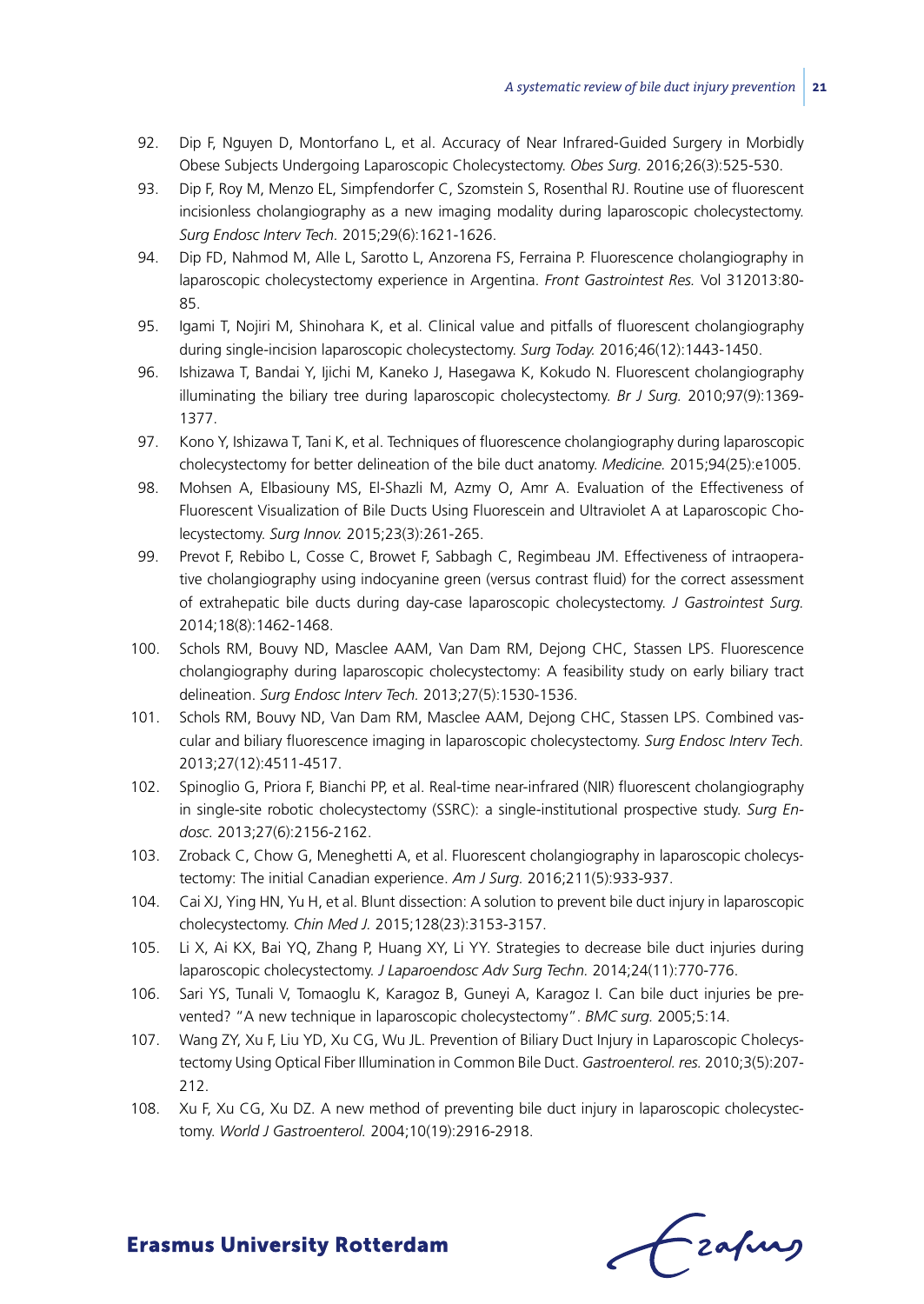- 109. Bektas H, Schrem H, Winny M, Klempnauer J. Surgical treatment and outcome of iatrogenic bile duct lesions after cholecystectomy and the impact of different clinical classification systems. *Br J Surg.* 2007;94(9):1119-1127.
- 110. Strasberg SM, Brunt LM. The Critical View of Safety: Why It Is Not the Only Method of Ductal Identification Within the Standard of Care in Laparoscopic Cholecystectomy. *Ann Surg.* 2017;265(3):464-465.
- 111. Mercado MA, Domínguez I. Classification and management of bile duct injuries. *World Journal of Gastrointestinal Surgery.* 2011;3(4):43-48.
- 112. van de Graaf FW, van den Bos J, Stassen LPS, Lange JF. Lacunar implementation of the critical view of safety technique for laparoscopic cholecystectomy: Results of a nationwide survey. *Surgery.* 2018.
- 113. Society of American Gastrointestinal and Endoscopic Surgeons (SAGES). The SAGES Safe Cholecystectomy Program. Strategies for Minimizing Bile Duct Injuries: Adopting a Universal Culture of Safety in Cholecystectomy. https://www.sages.org/safe-cholecystectomy-program/.
- 114. Vecchio R, MacFadyen BV, Latteri S. Laparoscopic cholecystectomy: an analysis on 114,005 cases of United States series. *Int Surg.* 1998;83(3):215-219.
- 115. Palanivelu C, Rajan PS, Jani K, et al. Laparoscopic cholecystectomy in cirrhotic patients: the role of subtotal cholecystectomy and its variants. *Journal of the American College of Surgeons.* 2006;203(2):145-151.
- 116. Mirizzi PL. [Calculi of the common bile duct (520 cases under the control of surgical cholangiography)] La lithiase de la voie biliaire principale (a propos de 520 cas sous le controle de la cholangiographie operatoire). *Mem Acad Chir (Paris).* 1955;81(27-28):834-841; discussion, 841-832.
- 117. Ford JA, Soop M, Du J, Loveday BPT, Rodgers M. Systematic review of intraoperative cholangiography in cholecystectomy. *British Journal of Surgery.* 2012;99(2):160-167.
- 118. Massarweh NN, Devlin A, Elrod JA, Symons RG, Flum DR. Surgeon knowledge, behavior, and opinions regarding intraoperative cholangiography. *Journal of the American College of Surgeons.* 2008;207(6):821-830.
- 119. Sanjay P, Kulli C, Polignano FM, Tait IS. Optimal surgical technique, use of intra-operative cholangiography (IOC), and management of acute gallbladder disease: the results of a nation-wide survey in the UK and Ireland. *Ann R Coll Surg Engl.* 2010;92(4):302-306.
- 120. Buddingh KT, Hofker HS, ten Cate Hoedemaker HO, van Dam GM, Ploeg RJ, Nieuwenhuijs VB. Safety measures during cholecystectomy: results of a nationwide survey. *World J Surg.* 2011;35(6):1235-1241; discussion 1242-1233.
- 121. Hibi T, Iwashita Y, Ohyama T, et al. The "right" way is not always popular: comparison of surgeons' perceptions during laparoscopic cholecystectomy for acute cholecystitis among experts from Japan, Korea and Taiwan. *J Hepatobiliary Pancreat Sci.* 2017;24(1):24-32.
- 122. Gurusamy KS, Giljaca V, Takwoingi Y, et al. Endoscopic retrograde cholangiopancreatography versus intraoperative cholangiography for diagnosis of common bile duct stones. *Cochrane Database Syst Rev.* 2015(2):CD010339.
- 123. Dili A, Bertrand C. Laparoscopic ultrasonography as an alternative to intraoperative cholangiography during laparoscopic cholecystectomy. *World J Gastroenterol.* 2017;23(29):5438-5450.
- 124. Falcone Jr RA, Fegelman EJ, Nussbaum MS, et al. A prospective comparison of laparoscopic ultrasound vs intraoperative cholangiogram during laparoscopic cholecystectomy. *Surg Endosc.* 1999;13(8):784-788.

Czafing